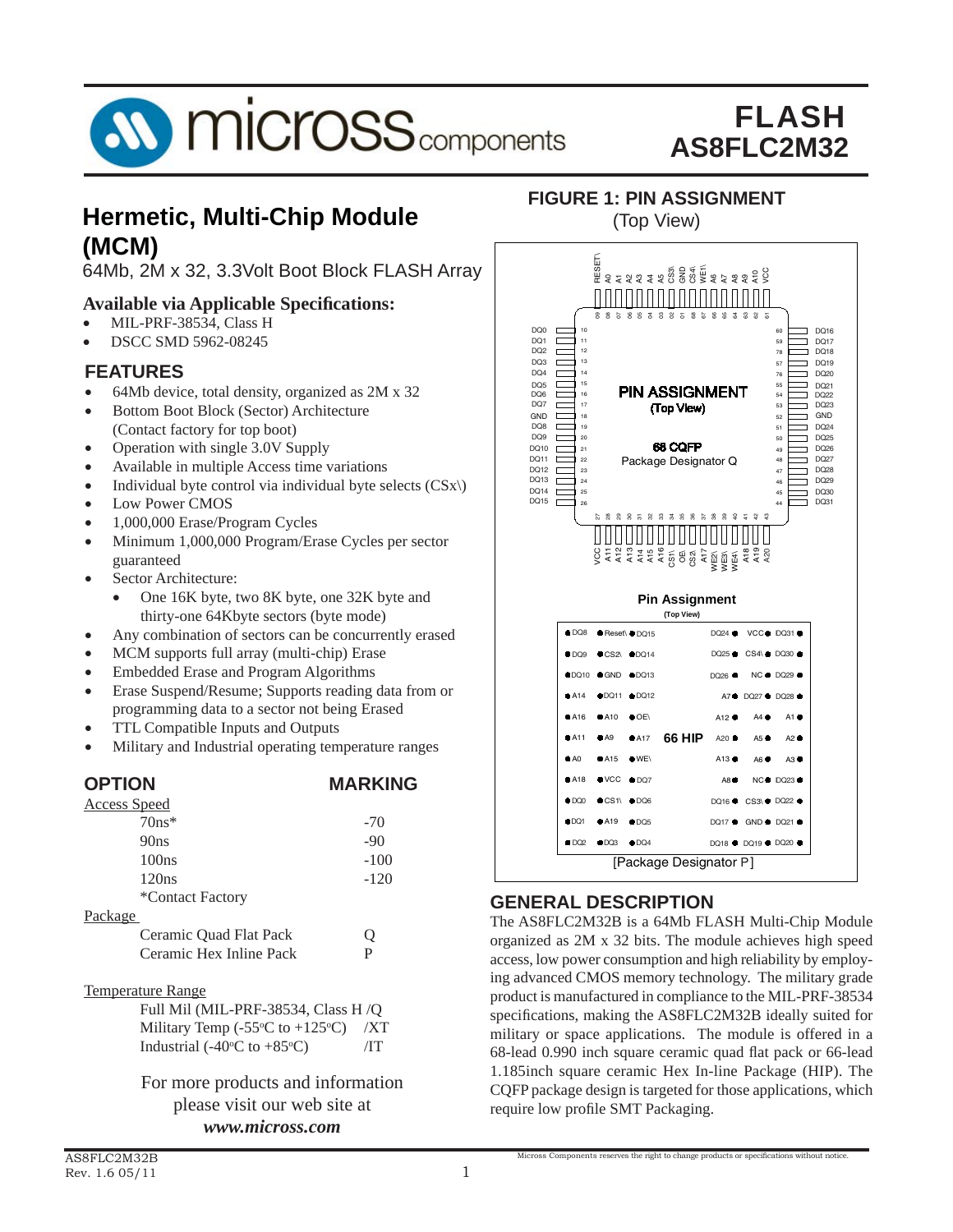## **SV MICrOSS** components

## FLASH **AS8FLC2M32**



The device requires only a single 3.3volt power supply for both READ and WRITE operations. Internally generated and regulated voltages are provided for the program and erase functions.

The device is entirely command set compatible with the JEDEC SINGLE POWER FLASH STANDARD. Commands are written to the command register using standard microprocessor write timings. Register contents serve as input to an internal state-machine that controls the erase and programming circuitry. Write cycles also internally latch addresses and data required for the programming or erase function(s). Reading data out of the array is similar to reading from other electrically programmable devices.

Device programming occurs by executing the program command sequence. This initiates the EMBEDDED PROGRAM algorithm that automatically times the WRITE PULSE widths and cycle and verifies each cell for proper cell margins. The UNLOCK BYPASS mode facilitates faster programming times by requiring only two WRITE cycles to program data instead of four.

Device erasure occurs by executing the erase command sequence. This initiates the Embedded Erase algorithm, an internal algorithm that automatically pre-programs the array

before executing the erase operation. During erasure, the device automatically times the erase pulse widths and verifies proper cell margin.

The host system can detect whether a program or erase operation is complete by reading the DQ7 (Data\ Polling) and DQ6 (toggle) STATUS BITS. After a program or erase cycle has been completed, the device is ready to read array data or accept another command.

The SECTOR ERASE ARCHITECTURE allows memory sectors to be erased and reprogrammed without affecting the data contents of other sectors. The device is fully erased when shipped from Micross.

Hardware data protection measures include a low VCC detector that automatically inhibits WRITE operations during power transitions. The hardware sector protection features disables both program and erase operation in any combination of the sectors of memory. This can be achieved in-system or via specially adapted commercial programming equipment.

The ERASE SUSPEND feature enables the user to put erase on hold for any period of time to read data from, or program data to, any sector which is not selected for erasure. True BACKGROUND ERASE can thus be achieved.

The HARDWARE RESET\ PIN terminates any operation in progress and resets the internal state machine to a READ operation. The RESET\ pin may be tied to the system reset circuitry.



Micross Components reserves the right to change products or specifications without notice

#### **LOGIC DIAGRAM (Byte)**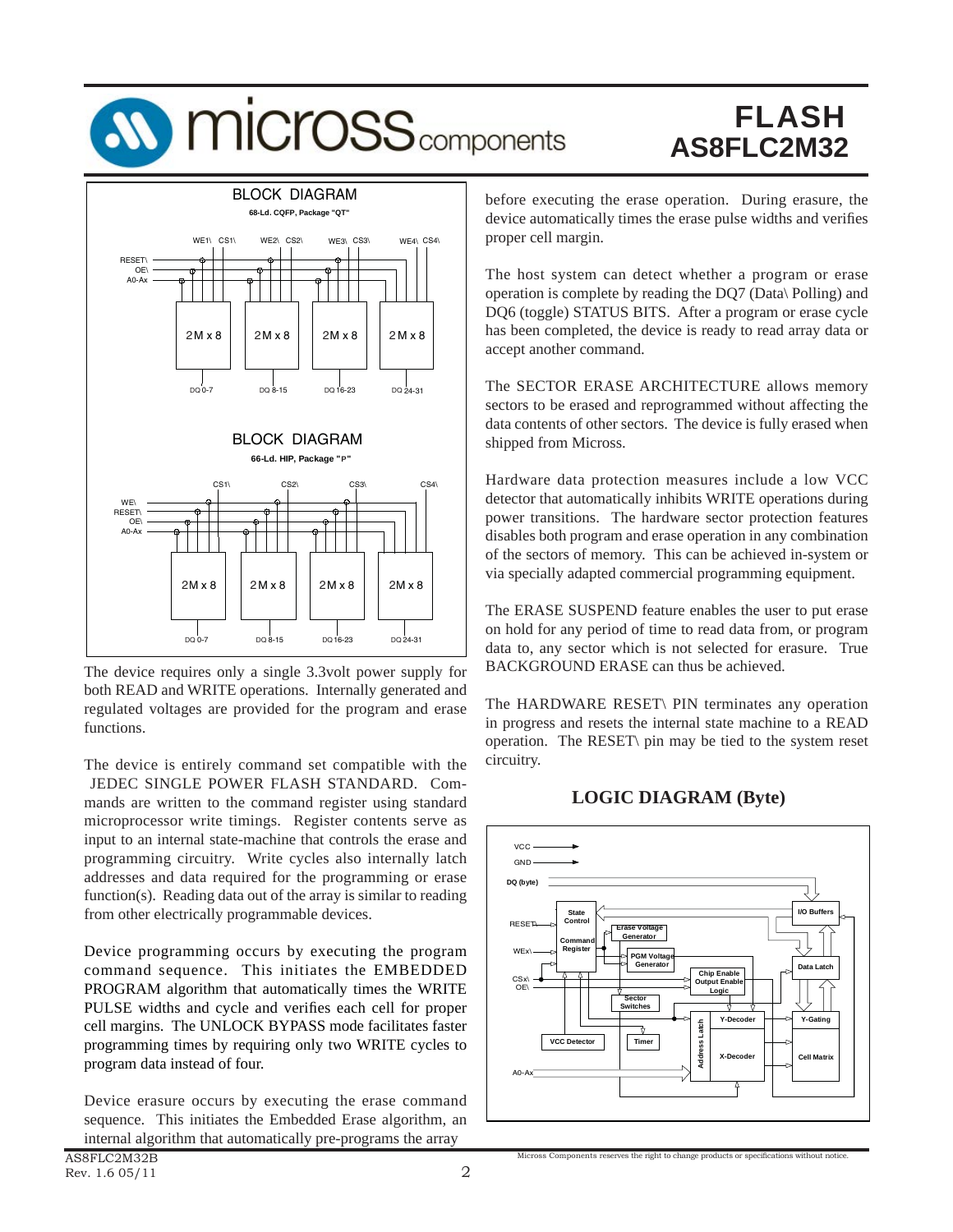# **SV MICrOSS** components

### FLASH **AS8FLC2M32**

A system reset would then also reset the FLASH device, enabling the system microprocessor to read the boot-up firmware from the FLASH memory array. The device offers two power-saving features. When addresses have been stable for a specified amount of time, the device enters the AUTOMATIC SLEEP MODE. The system can also place the device into the STANDBY mode. Power consumption is greatly reduced in both these modes.

#### **Device Bus Operations**

This section describes the use of the command register for setting and controlling the bus operations. The command register itself does not occupy any addressable memory locations. The register is composed of a series of latches that store the commands, addresses and data information needed to execute the indicated command. The contents of the register serve as the input to the internal state machine. The state machine output dictates the function of the device. Table 1 lists the device bus operations, the inputs and control/stimulus levels they require, and the resulting output. The following subsections describe each of these operations in further detail.

#### **Requirements for Reading Array Data**

To read array data from the outputs, the system must drive the  $CSx\$  and OE\ pins to VIL. Chip Select CSx\ is the power and chip select control of the byte or bytes targeted by the system (user). Output Enable [OE\] is the output control and gates array data to the output pins. Write (byte) Enables [WEx\] should remain at VIH levels.

The internal state machine is set for reading array data upon device power-up, or after a HARDWARE RESET. This ensures that no spurious alteration of the memory content occurs during

### **Table 1**

the power transition. No command is necessary in this mode to obtain array data. Standard microprocessor read cycles that assert valid data on the device address inputs produce valid data on the data outputs. The device remains enabled for read access until the command register contents are altered.

See READING ARRAY DATA for more information. Refer to AC Read Operations table data for timing specifications relevant to this operational mode.

### **Writing Commands/Command Sequences**

To WRITE a command or command sequence, the system must drive CSx\, WEx\ to VIL and OE\ to VIH.

An ERASE command operation can erase one sector, multiple sectors, or the entire array. Table 2 indicates the address space contained within each sector within the array. A sector address

consists of the address bits required to uniquely select a sector.

The "Command Definitions" section has details on erasure of a single, multiple sectors, the entire array or suspending/ resuming the erase operation.

After the system writes the autoselect command sequence, the device enters the autoselect mode. The system can then read autoselect codes from the internal register (which is separate from the memory array) on each of the Data input/output bits within each byte of the MCM FLASH array. Standard read cycle timings apply in this mode. Refer to the Autoselect Mode and Autoselect Command Sequence sections for more information.

ICC2 in the DC Characteristics table represents that active current specification for the WRITE mode. The AC Characteristics section contains timing specifications for Write Operations.

| <b>RESET\</b>  | CS <sub>1</sub> | CS <sub>2</sub> | CS3\                                                                                                      | $CS4\lambda$  | WE1\ |          |   | WE2\ WE3\ WE4\ OE\ |              | <b>OPERATION</b>                  | <b>ADDRESSES</b>                          | <b>DATA BUS (DQ0-DQX)</b> |
|----------------|-----------------|-----------------|-----------------------------------------------------------------------------------------------------------|---------------|------|----------|---|--------------------|--------------|-----------------------------------|-------------------------------------------|---------------------------|
|                | L.              | H               | H                                                                                                         | H             |      |          |   |                    |              |                                   |                                           | D0-D7 Out                 |
|                | H               | L               | H                                                                                                         | H             |      |          |   |                    |              |                                   |                                           | D8-D15 Out                |
| H              | H               | H               |                                                                                                           | H             | н    | H        | H | H                  | $\mathsf{L}$ | <b>READ</b>                       | A0-Ax In                                  | D16-D31 Out               |
|                | H               | H               | H                                                                                                         |               |      |          |   |                    |              |                                   |                                           | D24-D31 Out               |
|                | L               | L               | L                                                                                                         |               |      |          |   |                    |              |                                   |                                           | D0-D31 Out                |
|                |                 | н               | Н                                                                                                         | H             |      | H        | н | H                  |              |                                   |                                           | D0-D7 In                  |
|                | H               | L               | H                                                                                                         | H             | H    |          | H | H                  |              |                                   |                                           | D8-D15 In                 |
| H              | H               | H               | L                                                                                                         | H             | H    | H        |   | H.                 | H            | <b>WRITE</b>                      | A0-Ax In                                  | D16-D31 In                |
|                | H               | H               | H                                                                                                         |               | H    | H        | н |                    |              |                                   |                                           | D24-D31 In                |
|                |                 |                 |                                                                                                           |               |      |          |   |                    |              |                                   |                                           | D0-D31 In                 |
| $VCC +/- 0.3V$ | VCC +/- 0.3V    | $VCC +/- 0.3V$  | $VCC +/- 0.3V$                                                                                            | $VCC + -0.3V$ | X    | X        | X | X                  | $\times$     | Standby                           | X                                         |                           |
| X              |                 |                 |                                                                                                           |               | H    | H        | Н | H                  | H            | Output Diable                     | X                                         |                           |
|                | X               | X               | X                                                                                                         | X             | X    | $\times$ | X | $\times$           | $\times$     | Reset                             | X                                         |                           |
| <b>VID</b>     | L               | L               | L                                                                                                         | L             |      |          |   |                    | H            | Sector Protect                    | <b>SECTOR ADDRESS</b><br>A7=L, A2=H, A1=L | $D_{IN}$ , $D_{OUT}$      |
| <b>VID</b>     | L               | L               | L                                                                                                         | L             |      |          |   |                    | H            | Sector Unprotect                  | <b>SECTOR ADDRESS</b><br>A7=L, A2=H, A1=L | $D_{IN}$ , $D_{OUT}$      |
| <b>VID</b>     | $\times$        | $\times$        | $\times$                                                                                                  | $\times$      | X    | X        | X | $\times$           | $\times$     | <b>Temporary Sector Unprotect</b> | $A_{IN}$                                  | $D_{IN}$                  |
| Legend         |                 |                 | L=Logic=VIL, H=Logic High=VIH, VID=12.0 +/-0.5V, X= Don't Care, AN=Address In, D <sub>OUT</sub> =Data Out |               |      |          |   |                    |              |                                   |                                           |                           |
| <b>Notes</b>   |                 |                 |                                                                                                           |               |      |          |   |                    |              |                                   |                                           |                           |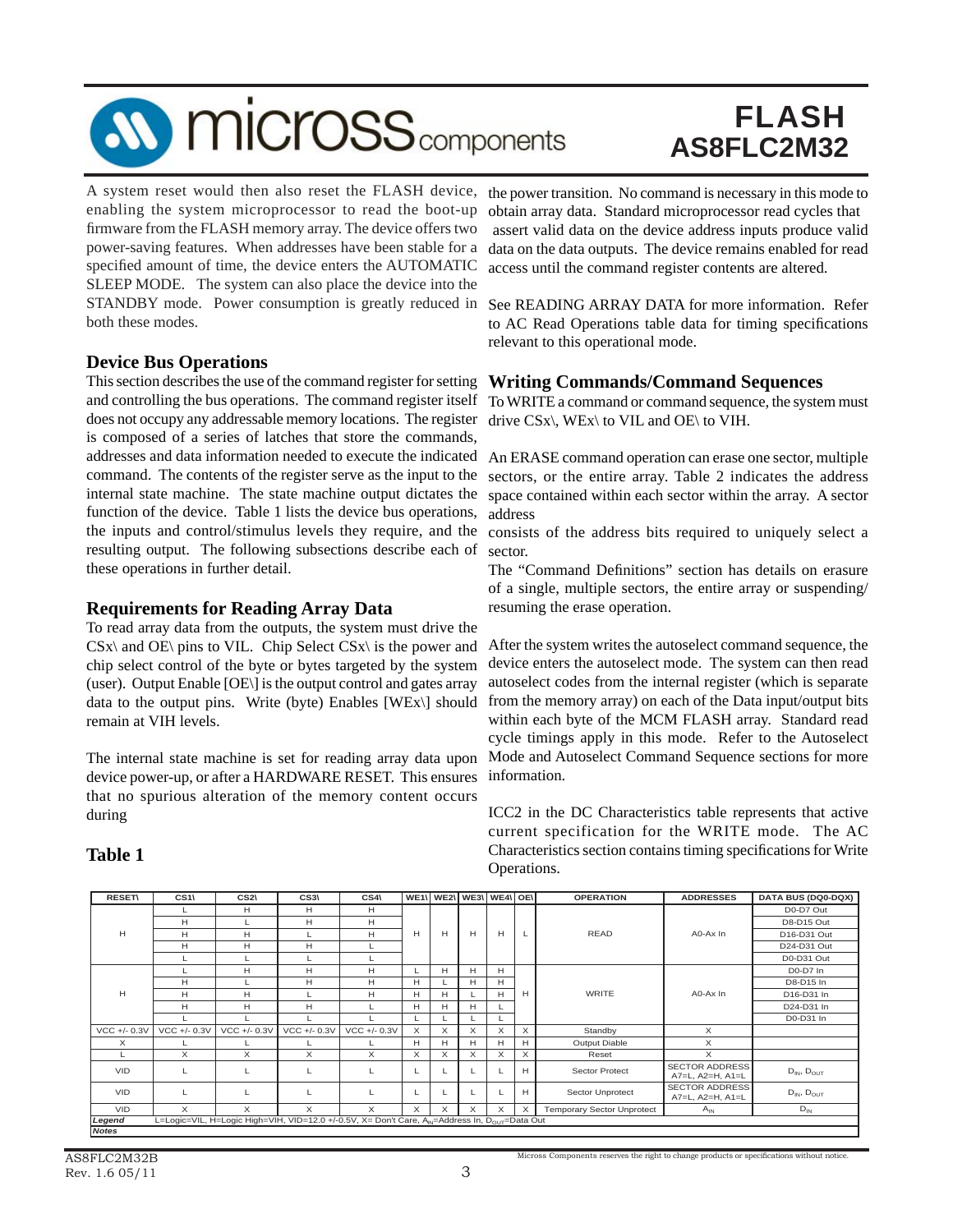

### **Program and Erase Operation Status**

During an ERASE or PROGRAM operation, the system may check the status of the operation by reading the status bits on each of the seven data I/O bits within each byte of the MCM FLASH array. Standard READ cycle timings and ICC read specifications apply. Refer to "Write Operation Status" for more information, and to "AC Characteristics" for timing specifications.

#### **Standby Mode**

When the system is not READING or WRITING to the device, it can place the device in the standby mode to save on power consumption.

The device enters the CMOS STANDBY mode when the CSx\ and RESET\ pins are held at VCC+/-0.3v. If CSx\ and RESET\ are held at VIH, but not within VCC+/-0.3v, the device will be in STANDBY mode but at levels higher than achievable in full CMOS STANDBY. The device requires standard access time (tCE) for read access when the device is in either of these STANDBY modes, before it is ready to READ data.

If the device is deselected during ERASURE or PROGRAMMING, the device draws active current until the operation is completed.

In the DC Characteristics table, ICC3 and ICC4 represent the STANDBY MODE currents.

#### **Automatic Sleep Mode**

The AUTOMATIC SLEEP mode minimizes FLASH device energy consumption. The device automatically enables this mode when addresses remain stable for  $tACC + 30ns$ .

The AUTOMATIC SLEEP mode is independent of the CSx\,  $WEx\$  and  $OE\$  control signals. Standard address access timings provide new data when addresses are changed. While in sleep mode, output data is latched and always available to the system. ICC5 in the "DC Characteristics Table represents the AUTOMATIC SLEEP mode current usage.

#### **RESET\: Hardware Reset Pin**

The RESET\ pin provides a hardware method of resetting the device to reading array data. When the RESET\ pin is driven low for at least a period of tRP, the device immediately terminates any operation in progress, tristates all output pins, and ignores all READ/WRITE commands for the duration of the RESET\ pulse. The device also resets the internal state machine to reading array data. The operation that was interrupted should be reinitiated once the device is ready to accept another command sequence, to ensure data integrity.

Current is reduced for the duration of the RESET\ pulse. When RESET\ is held at VSS+/-0.3v, the device draws CMOS STANDBY current (ICC4). If RESET\ is held at VIL but not within the limits of VCC  $+/- 0.3v$ , the MCM Array will be in STANDBY, but current limits will be higher than those listed under ICC4.

The RESET\ pin may be tied to the system reset circuitry. A system reset would thus also reset the FLASH array, enabling the system to read the boot-up firmware code from the boot block area of the memory.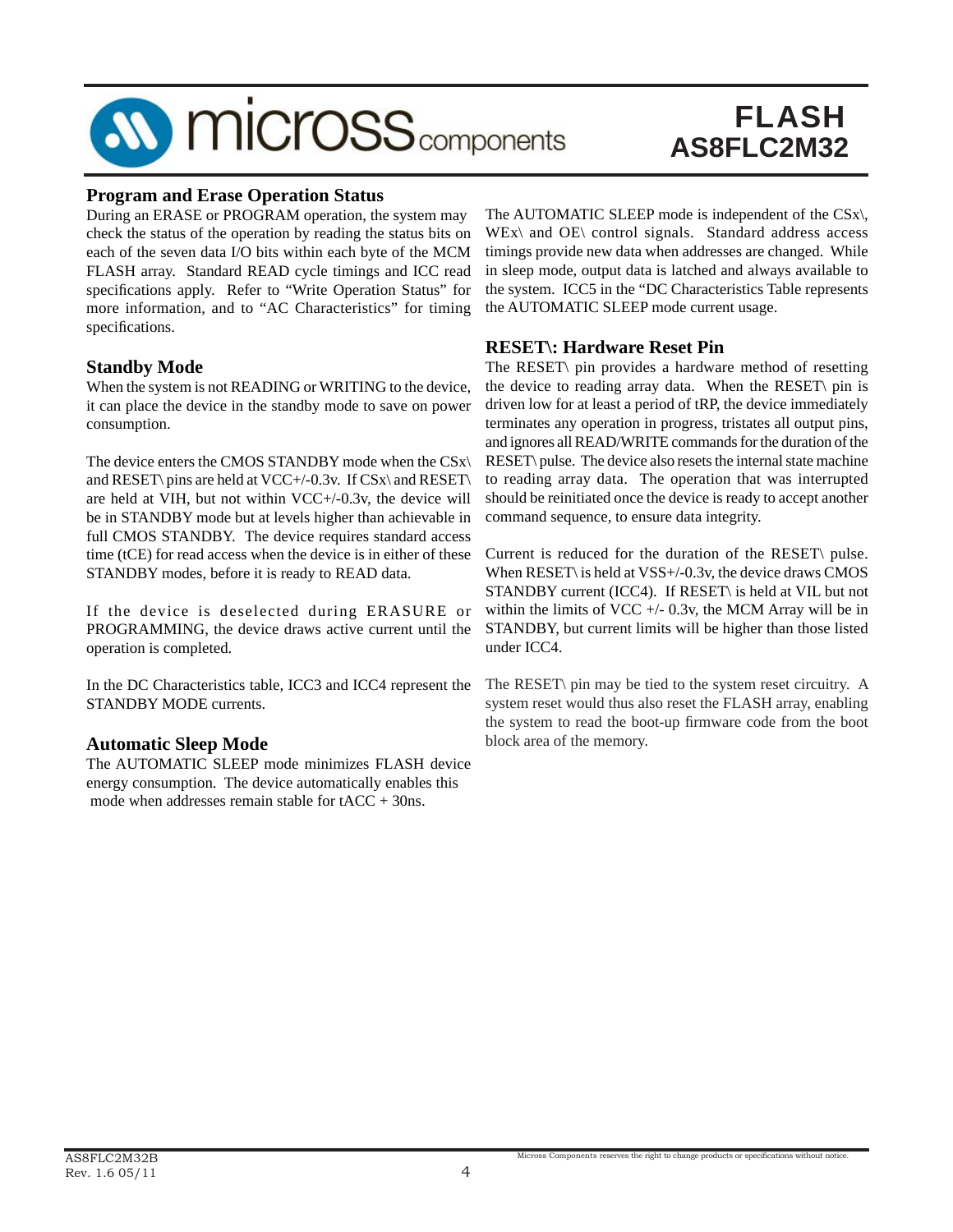# **SV MICrOSS** components

## FLASH **AS8FLC2M32**

#### **Autoselect Code Table**

PROGRAM or ERASE operation is not executing, the RESET operation is completed within a time of tREADY. The system can read data tRH after the RESET\ pin returns to VIH.

Refer to the "AC Characteristics" tables for RESET\ parameters.

#### **Output Disable Mode**

When the OE\ input is at VIH, output from the device is disabled. The output pins are placed in the high Impedance State.

#### **Autoselect Mode**

The autoselect mode provides manufacturer and device

identification, and sector protection verification through identifier codes output via the appropriate Byte DQ's. This mode is primarily intended for programming equipment to automatically match a device to be programmed with its corresponding programming algorithm. However, the autoselect codes can also be accessed in-system through the command register.

When using programming equipment (modified to support multi-byte devices, or supplied from the programming equipment provider as such), the autoselect mode requires VID (11.5v to 12.5v) on address pin A9. Address pins A6, A1, and A0 must be as shown in the Autoselect Table below. In addtion, when verifying sector protection, the sector address must appear on the appropriate highest order address bits. When all necessary bits have been set as required, the programming equipment may then read the corresponding identifier code on the appropriate Byte DQ's.

To access the autoselect codes in-system, the host system can issue the autoselect command via the command register.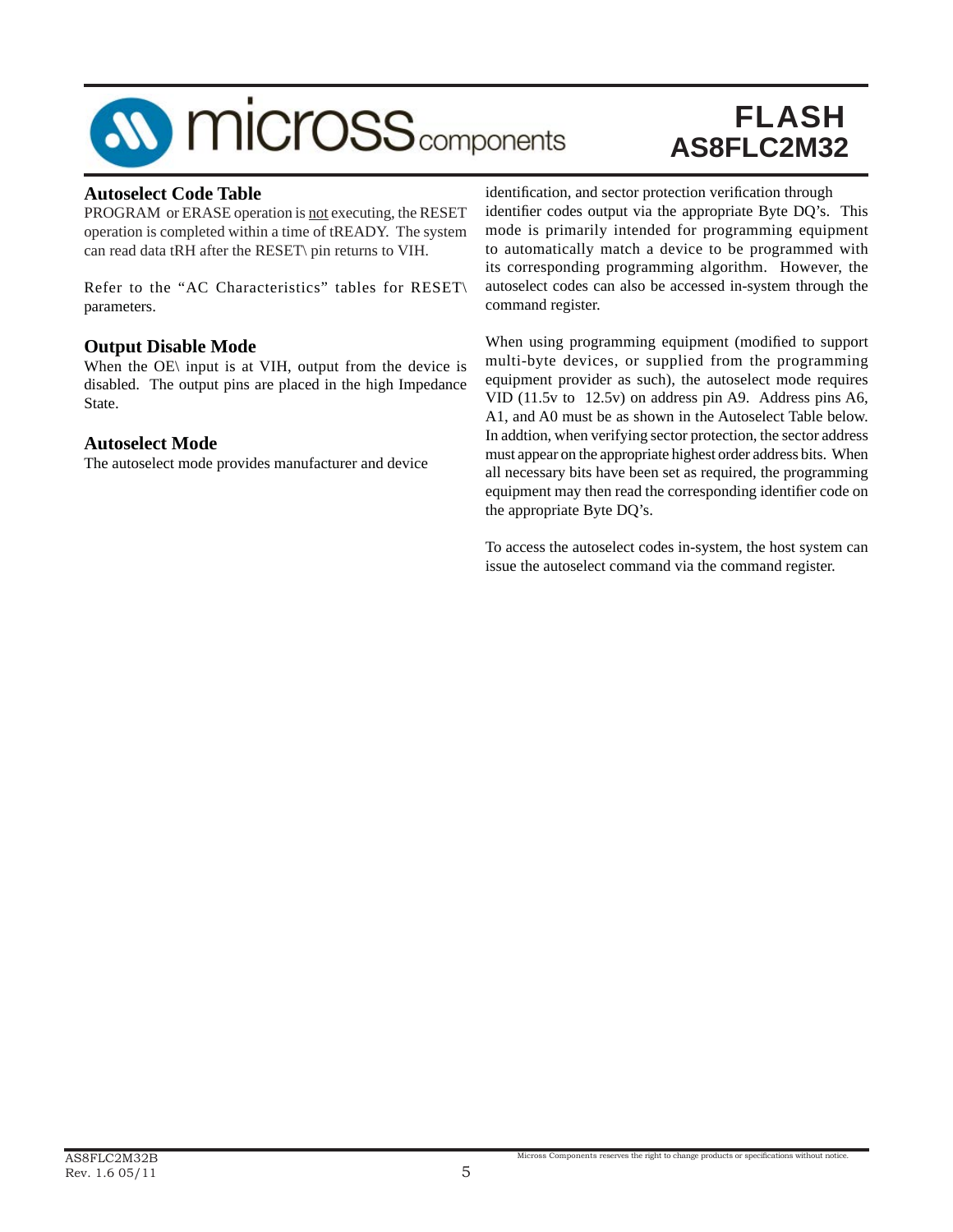

**10 micross** components

### FLASH **AS8FLC2M32**

### **Sector Address Table**

| <b>Sector</b>   | A20            | A <sub>19</sub> | A <sub>18</sub> | A17            | A16          | A <sub>15</sub> | A14          | A <sub>13</sub>         | <b>Sector Size</b><br>(Kbytes / Kwords) | <b>Address Range (in</b><br>hexadecimal) |
|-----------------|----------------|-----------------|-----------------|----------------|--------------|-----------------|--------------|-------------------------|-----------------------------------------|------------------------------------------|
| SA <sub>0</sub> | 0              | $\Omega$        | 0               | $\Omega$       | 0            | 0               | $\Omega$     | X                       | 16/8                                    | 000000-003FFF                            |
| SA <sub>1</sub> | $\Omega$       | $\Omega$        | $\Omega$        | $\Omega$       | $\Omega$     | $\Omega$        | 1            | $\Omega$                | 8/4                                     | 004000-005FFF                            |
| SA <sub>2</sub> | $\Omega$       | $\Omega$        | $\Omega$        | $\Omega$       | 0            | 0               | $\mathbf{1}$ | 1                       | 8/4                                     | 006000-007FFF                            |
| SA3             | 0              | $\Omega$        | 0               | $\Omega$       | 0            | 1               | Χ            | X                       | 32/16                                   | 008000-00FFFF                            |
| SA4             | $\Omega$       | $\Omega$        | $\Omega$        | $\Omega$       | $\mathbf{1}$ | X               | X            | X                       | 64/32                                   | 010000-01FFFF                            |
| SA <sub>5</sub> | $\Omega$       | $\Omega$        | $\Omega$        | $\mathbf{1}$   | 0            | X               | X            | X                       | 64/32                                   | 020000-02FFFF                            |
| SA6             | $\Omega$       | $\Omega$        | 0               | $\mathbf{1}$   | 1            | X               | X            | X                       | 64/32                                   | 030000-03FFFF                            |
| SA7             | $\overline{0}$ | $\overline{0}$  | 1               | $\overline{0}$ | $\Omega$     | $\mathsf{\chi}$ | X            | $\overline{\mathsf{X}}$ | 64/32                                   | 040000-04FFFF                            |
| SA <sub>8</sub> | $\Omega$       | $\Omega$        | 1               | $\Omega$       | 1            | X               | X            | X                       | 64/32                                   | 050000-05FFFF                            |
| SA <sub>9</sub> | $\Omega$       | $\Omega$        | 1               | 1              | 0            | X               | X            | X                       | 64/32                                   | 060000-06FFFF                            |
| <b>SA10</b>     | $\overline{0}$ | 0               | 1               | 1              | 1            | X               | X            | X                       | 64/32                                   | 070000-07FFFF                            |
| <b>SA11</b>     | $\Omega$       | 1               | $\Omega$        | $\Omega$       | 0            | X               | X            | X                       | 64/32                                   | 080000-08FFFF                            |
| <b>SA12</b>     | $\Omega$       | 1               | $\Omega$        | $\Omega$       | 1            | X               | X            | X                       | 64/32                                   | 090000-09FFFF                            |
| <b>SA13</b>     | $\overline{0}$ | 1               | $\Omega$        | 1              | 0            | X               | X            | X                       | 64/32                                   | 0A0000-0AFFFF                            |
| <b>SA14</b>     | $\Omega$       | 1               | $\Omega$        | $\mathbf{1}$   | 1            | X               | X            | X                       | 64/32                                   | 0B0000-0BFFFF                            |
| <b>SA15</b>     | $\Omega$       | 1               | 1               | $\Omega$       | 0            | X               | X            | X                       | 64/32                                   | 0C0000-0CFFFF                            |
| <b>SA16</b>     | 0              | 1               | 1               | 0              | 1            | X               | X            | X                       | 64/32                                   | 0D0000-0DFFFF                            |
| <b>SA17</b>     | 0              | 1               | 1               | 1              | 0            | X               | Χ            | X                       | 64/32                                   | 0E0000-0EFFFF                            |
| <b>SA18</b>     | $\Omega$       | 1               | 1               | 1              | 1            | X               | X            | X                       | 64/32                                   | 0F0000-0FFFFF                            |
| <b>SA19</b>     | 1              | 0               | $\Omega$        | $\overline{0}$ | 0            | X               | X            | X                       | 64/32                                   | 100000-10FFFF                            |
| <b>SA20</b>     | 1              | $\Omega$        | $\Omega$        | $\Omega$       | 1            | X               | X            | X                       | 64/32                                   | 110000-11FFFF                            |
| <b>SA21</b>     | 1              | $\Omega$        | 0               | $\mathbf{1}$   | 0            | X               | X            | X                       | 64/32                                   | 120000-12FFFF                            |
| <b>SA22</b>     | 1              | 0               | 0               | $\mathbf{1}$   | 1            | X               | X            | $\overline{\mathsf{X}}$ | 64/32                                   | 130000-13FFFF                            |
| SA23            | 1              | $\Omega$        | 1               | $\overline{0}$ | 0            | X               | X            | X                       | 64/32                                   | 140000-14FFFF                            |
| <b>SA24</b>     | 1              | $\Omega$        | 1               | 0              | 1            | X               | X            | X                       | 64/32                                   | 150000-15FFFF                            |
| <b>SA25</b>     | 1              | $\Omega$        | $\overline{1}$  | $\overline{1}$ | 0            | X               | X            | X                       | 64/32                                   | 160000-16FFFF                            |
| <b>SA26</b>     | 1              | $\overline{0}$  | $\overline{1}$  | $\overline{1}$ | 1            | X               | X            | X                       | 64/32                                   | 170000-17FFFF                            |
| <b>SA27</b>     | 1              | 1               | $\Omega$        | 0              | 0            | X               | X            | X                       | 64/32                                   | 180000-18FFFF                            |
| <b>SA28</b>     | 1              | 1               | 0               | 0              | 1            | Χ               | Χ            | Χ                       | 64/32                                   | 190000-19FFFF                            |
| <b>SA29</b>     | 1              | 1               | $\Omega$        | $\mathbf{1}$   | $\Omega$     | X               | Χ            | X                       | 64/32                                   | 1A0000-1AFFFF                            |
| SA30            | 1              | 1               | $\Omega$        | 1              | 1            | X               | X            | X                       | 64/32                                   | 1B0000-1BFFFF                            |
| <b>SA31</b>     | 1              | 1               | 1               | $\Omega$       | 0            | X               | X            | X                       | 64/32                                   | 1C0000-1CFFFF                            |
| <b>SA32</b>     | 1              | 1               | 1               | 0              | 1            | X               | X            | X                       | 64/32                                   | 1D0000-1DFFFF                            |
| SA33            | 1              | 1               | 1               | 1              | 0            | X               | X            | X                       | 64/32                                   | 1E0000-1EFFFF                            |
| <b>SA34</b>     | 1              | 1               | 1               | 1              | 1            | X               | X            | X                       | 64/32                                   | 1F0000-1FFFFF                            |

**Note: Address range is A19:A-1 in byte mode**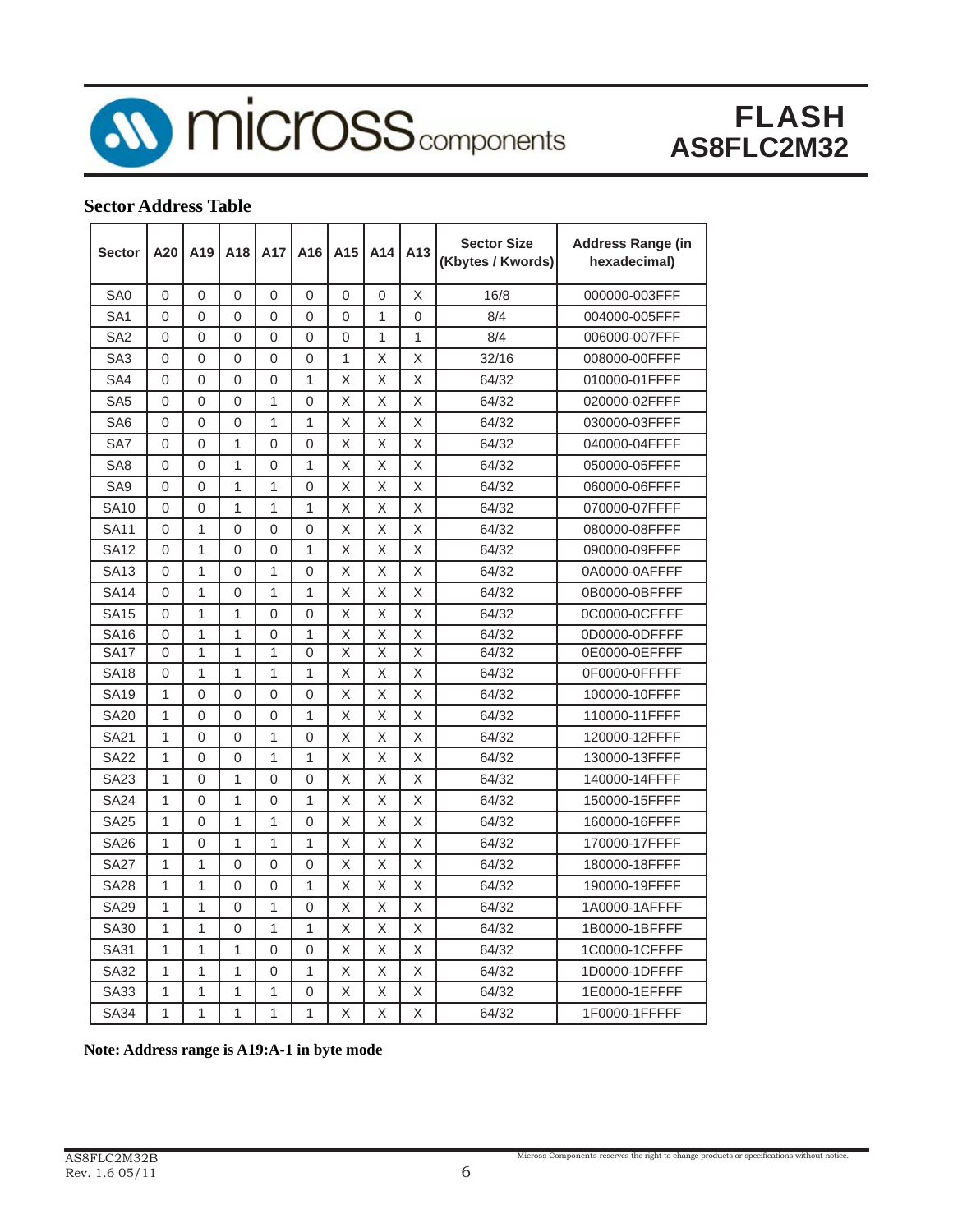

### **Sector Protect Algorithm Flow**

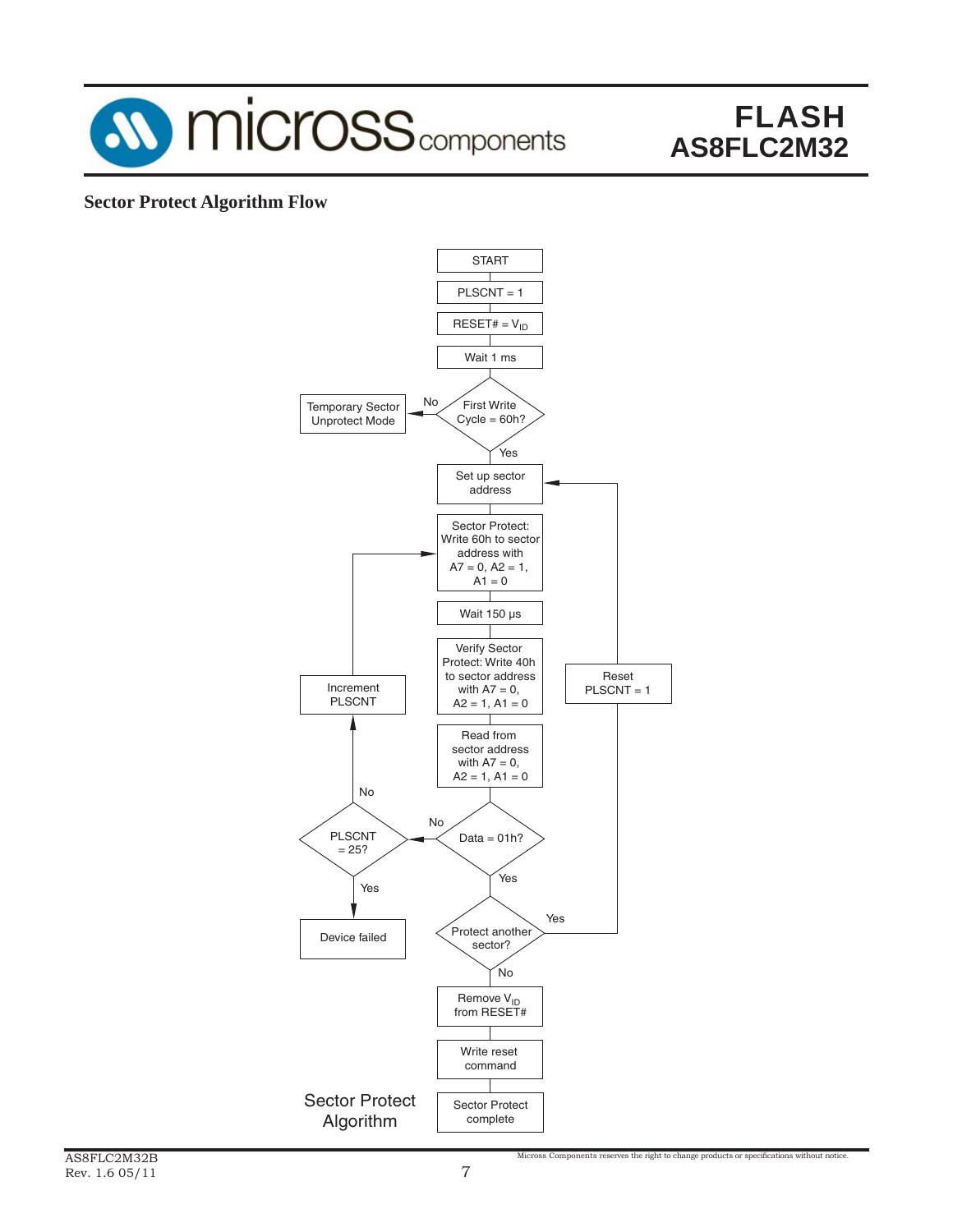

### **Sector Un-Protect Algorithm Flow**

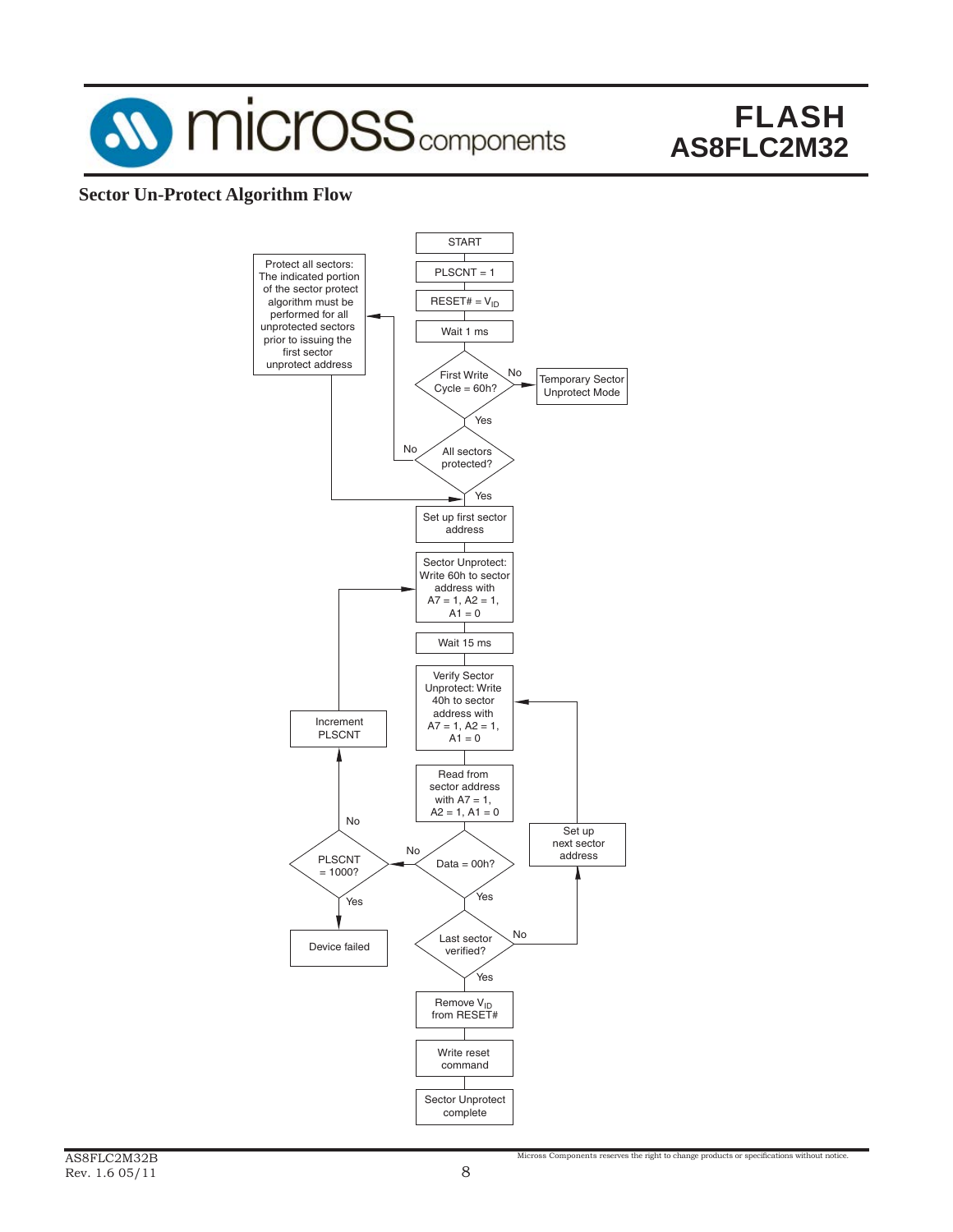## **SV MICrOSS** components

### FLASH **AS8FLC2M32**

#### **Temporary Sector Unprotect**

This feature allows temporary un-protection of previously protected sectors to change data in-system. Setting the RESET\ pin to VID activates the sector Unprotect mode. During this mode, formerly protected sectors can be programmed or erased by selecting the sector addresses. Once VID is removed from the RESET\ pin, all the previously protected sectors are protected again. The diagram below depicts the algorithm flow for this operation.



### **Hardware Data Protection**

The command sequence requirements of UNLOCK cycles for PROGRAMMING or ERASING provides data protection against inadvertent WRITES. In addition, the following hardware data protection measures prevent accidental ERASURE or PROGRAMMING, which might otherwise be caused by spurious system level signals during VCC power-up and power-down transitions, or from system noise.

### **Low VCC WRITE Inhibit**

When VCC is less than VLKO, the device does not accept any WRITE cycles. This protects data during VCC power-up and power-down. The system must provide the proper signals to the control pins to prevent unintentional WRITES when VCC is greater than VLKO.

### **Write Pulse "GLITCH" Protection**

Noise pulses of less than 5ns (typical) on OE\, CSx\ or WEx\ do not initiate a WRITE cycle.

### **Logical Inhibit**

WRITE cycles are inhibited by holding any one of OE\=VIL,  $CSx$  = VIH or WEx = VIH. To initiate a WRITE cycle,  $CSx$ and WEx\ must be a logical zero while  $OE \setminus$  is a logical one.

### **Power-Up WRITE Inhibit**

If  $WEx \subseteq CSx$  WIL and  $OE \subseteq VIH$  during power-up, the device does not accept commands on the rising edge of WEx\. The internal state machine is automatically reset to READING array data on power-up.

### **Command Defi nitions**

Writing specific address and data commands or sequences into the command register initiates device operations. The COMMAND REGISTER TABLE defines the valid register command sequences for this device Module. WRITING incorrect address and data values or WRITING them in the improper sequence resets the device to READING array data.

All addresses are latched on the falling edge of WEx\ or CSx\, whichever happens later. All data is latched on the rising edge of  $WEx\ or CSx\,$ , whichever happens first. Refer to the AC timing references for correct timings of the appropriate signals.

### **Reading Array Data**

The device is automatically set to READING Array data after device power-up. No commands are required to retrieve data. The device is also ready to READ data after completing an Embedded Program or Embedded Erase operation.

After the device accepts an ERASE Suspend command, the device enters the ERASE Suspend Mode. The system can read array data using the standard READ timings, except that if it READS at an address within Erase-Suspended sectors, the device outputs status data. After completing a programming operation in the Erase Suspend Mode, the system may once again READ array data with the same exception.

The system must issue the reset command to re-enable the device for reading array data if DQ5, DQ13, DQ21 and DQ29 goes high, or while in the autoselect mode.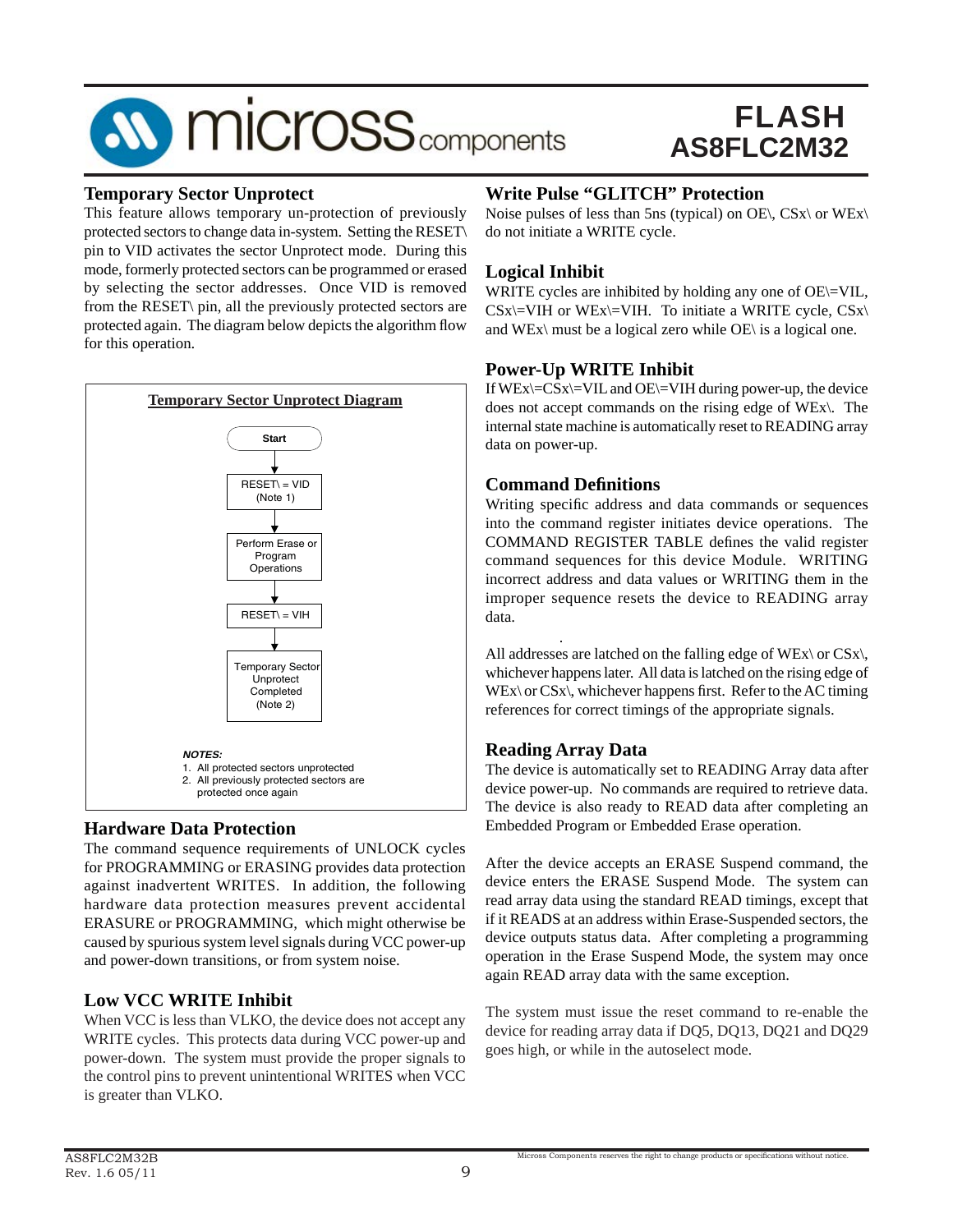

#### **Reset Command**

to reading array data. Address bits are don't care for this command.

The RESET command may be WRITTEN between the sequence cycles in an ERASE command sequence before ERASING begins. This resets the device to READING array data. Once ERASURE begins, the device ignores RESET command requests until the first initiation of the operation has completed.

The RESET command may be WRITTEN between the sequence data integrity. cycles in a program command sequence and before programming begins. This RESETS the device to READING Array data. Once programming begins, the device ignores additional RESET command requests until the current operation has completed.

The RESET command may be written between the sequence **Unlock Bypass Command Sequence** cycles in an Autoselect command sequence. Once in the Autoselect Mode, the reset command must be WRITTEN to return to READING Array data.

#### **Autoselect Command Sequence**

The Autoselect command sequence allows the host system to access the manufacturer and device codes, allowing the user determination as to whether or not a Sector is protected. This method is an alternative to DEVICE PROGRAMMERS but requires VID on Address bit 9 (A9).

The Autoselect command sequence is initiated by WRITING two UNLOCK cycles, followed by the AUTOSELECT COMMAMD. The device then enters the AUTOSELECT mode, and the system may read at any address, any number of times, without initiating another command.

A READ cycle at Address XX00h retrieves the manufacturer **Chip Erase Command Sequence** code. A READ cycle containing a Sector Address (SA) and the address 02h returns 01h if that sector is protected, or 00h if it is un-protected.

### **Byte Program Command Sequence**

Programming is a four-bus-cycle operation. The program command sequence is initiated by writing two unlock WRITE cycles, followed by the PROGRAM set-up command. The program address and data are WRITTEN next, which in turn initiates the Embedded Program algorithm. The system is not required to provides internally generated PROGRAM pulses and verifies RESET the programmed cell margin.

WRITING the reset command to the device resets the device then returns to READING array data and addresses are no longer When the Embedded Program algorithm is complete, the device latched. The system can determine the status of the program operation by using DQ31, DQ30, DQ23, DQ22, DQ15. DQ14, DQ7, DQ6.

> Any commands WRITTEN to the device during the Embedded Program algorithm are ignored. Note that a HARDWARE RESET immediately terminates the programming operation. The Byte Program command sequence should be reinitiated once the device has reset to READING Array data, to ensure

> PROGRAMMING is allowed in any sequence and across Sector Boundaries. A bit cannot be PROGRAMMED from a "0" back to a "1", this can only be accomplished via an ERASE operation.

The UNLOCK BYPASS feature allows the system to program bytes to the device faster than using the standard program command sequence. The UNLOCK BYPASS command sequence is initiated by first WRITING two UNLOCK cycles. This is followed by a third WRITE cycle containing the UNLOCK BYPASS command, 20h. The device then enters the UNLOCK BYPASS mode. A two-cycle UNLOCK BYPASS command operation is all that is required to PROGRAM in this mode. The first cycle in this sequence contains the UNLOCK BYPASS program command, A0h; the second cycle contains the program address and data. Additional data is PROGRAMMED in the same manner. This mode dispenses with the initial two UNLOCK cycles required in the standard PROGRAM command sequence. The first cycle must contain the data 90h; the second cycle the data 00h. Addresses are don't care fore both cycles. The device then returns to READING Array data.

code. A READ cycle at Address XX01h returns the device CHIP ERASE is a six-bus cycle operation. The CHIP ERASE command sequence is initiated by writing two unlock cycles, followed by a set-up command. Two additional UNLOCK WRITE cycles are then followed by the chip ERASE command, which in turn invokes the Embedded ERASE algorithm. The device does not require the system to PRE-PROGRAM prior to ERASE. The Embedded ERASE algorithm automatically PRE-PROGRAMS and VERIFIES the entire Array for an all Zero data pattern prior to electrical ERASE. The system is not required to provide any controls or timing during these operations.

provide further controls or timings. The device automatically ERASE operation are ignored. Note that a HARDWARE Any commands WRITTEN to the chip during the Embedded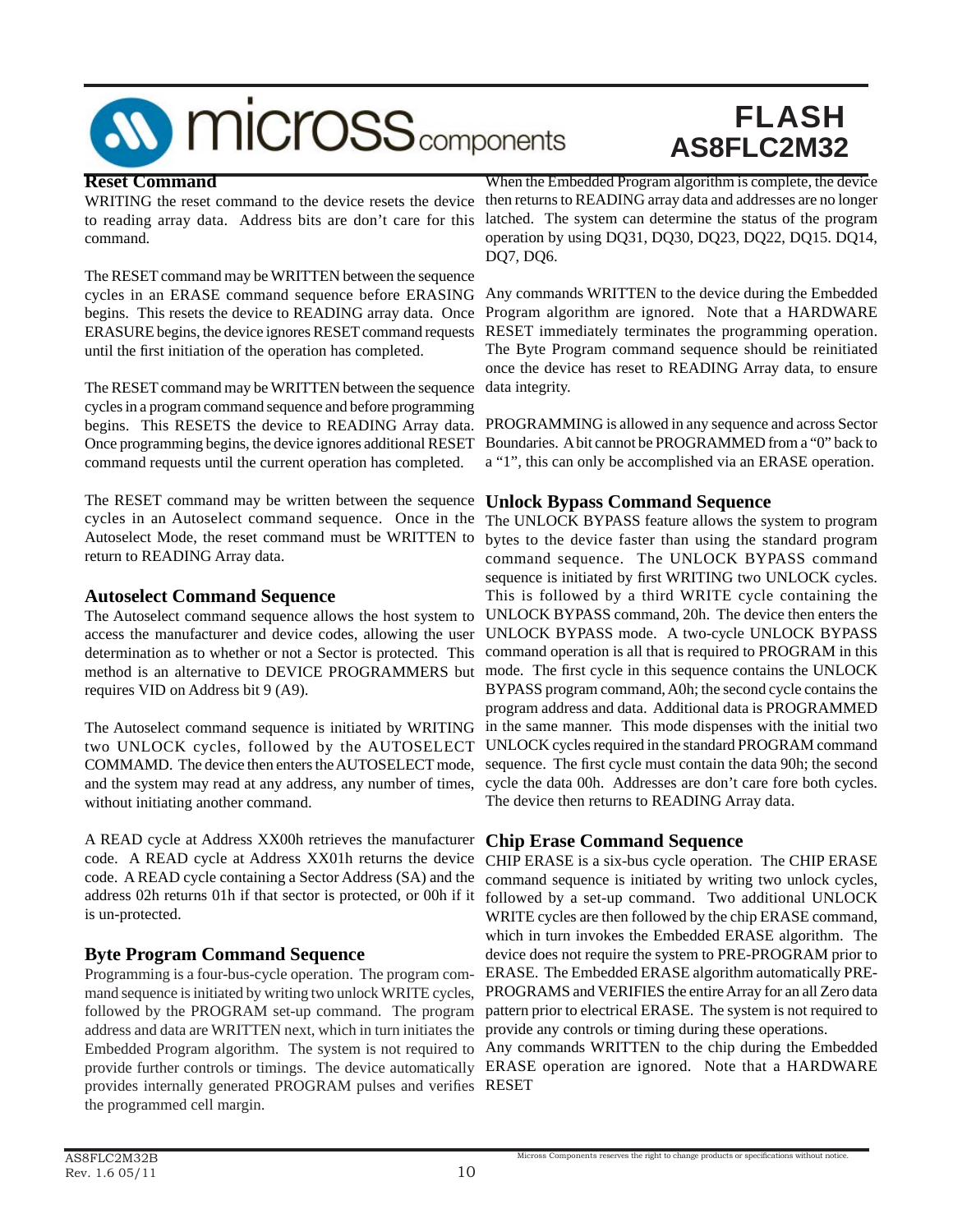

Any commands WRITTEN to the chip during the Embedded ERASE operation are ignored. Note that a HARDWARE RESET during the chip erase operation immediately terminates the operation. The CHIP ERASE command sequence should be reinitiated once the device has returned to READING Array data, to ensure data integrity.

The system can determine the status of the erase operation by using byte data from each of the four bytes. When the Embedded ERASE Algorithm is complete, the device returns to READING Array data and Addresses are no longer latched.

#### **Sector Erase Command Sequence**

SECTOR ERASE is a six-bus cycle operation. The SECTOR ERASE command sequence is initiated by WRITING two UNLOCK cycles, followed by a SET-UP command. Two additional UNLOCK WRITE cycles are then followed by the address of the sector to be ERASED, and the SECTOR ERASE command.

The device does not require the system to PREPROGRAM the memory prior to ERASE. The Embedded ERASE Algorithm automatically PROGRAMS and verifies the sector for an all zero data pattern prior to electrical ERASE. The system is not required to provide any controls or timings during these operations.

After the command sequence is WRITTEN, a SECTOR ERASE time-out of 50uS begins. During the time-out period, additional Sector Addresses and SECTOR ERASE commands may be WRITTEN. Loading the SECTOR ERASE buffer may be done in any sequence and the number of sectors may be from one sector to all sectors. The time between these additional cycles must be less than 50uS, otherwise the last address and command might not be accepted, and erasure may begin. It is recommended that processor interrupts be disabled during this time to ensure all commands are accepted. The interrupts can be re-enabled after the last SECTOR ERASE command is WRITTEN. If the time between additional SECTOR ERASE commands can be assumed to be less than 50uS, the system need not monitor DQ3, DQ11, DQ19 or DQ27 to determine if the SECTOR ERASE has timed out. The time-out begins from the rising edge of the final WEx\ pulse in the command sequence.

Once the SECTOR ERASE operation has begun, only the ERASE SUSPEND command is valid. All other commands are ignored. Note that a HARDWARE RESET during the SECTOR ERASE operation immediately terminates the operation. The SECTOR ERASE command sequence should be reinitiated once

When the Embedded Erase Algorithm is complete, the device returns to READING Array data and addresses are no longer latched. The system can determine the status of the ERASE operation by using DQ2, DQ6, and DQ7 of Byte 1; DQ10, DQ14 and DQ15 of Byte 2; DQ18, DQ22 and DQ23 of Byte 3 as well as DQ26, DQ30 and DQ31 of Byte 4.

#### **Erase Suspend/Erase Resume Commands**

The ERASE SUSPEND command allows the system to interrupt a SECTOR ERASE operation and then READ data from, or PROGRAM data to, any sector not selected for ERASURE. This command is valid only during the SECTOR ERASE command sequence. The ERASE SUSPEND command is ignored if WRITTEN during the CHIP ERASE operation or Embedded Program algorithm. WRITING the ERASE SUSPEND command during the SECTOR ERASE time-out immediately terminates the time-out period and SUSPENDS the ERASE operation. Addresses are "don't-cares" when WRITING the ERASE SUSPEND command.

When the ERASE command is WRITTEN during a SECTOR ERASE operation, the device requires a maximum of 20us to SUSPEND the ERASE operation. However, when the ERASE SUSPEND command is WRITTEN during the SECTOR ERASE time-out, the device immediately terminates the time-out period and SUSPENDS the ERASE operation.

After the ERASE operation has been SUSPENDED, the system can READ Array data from or PROGRAM data to any sector not selected for ERASURE. Normal READ and WRITE timings and command definitions apply. READING at any Address within ERASE-SUSPENDED sectors produces status data on three DQ pins within each Byte. DQ2, DQ6, and DQ7 of Byte 1; DQ10, DQ14 and DQ15 of Byte 2; DQ18, DQ22 and DQ23 of Byte 3 as well as DQ26, DQ30 and DQ31 of Byte 4 to determine if a sector is actively ERASING or is ERASE-SUSPENDED.

After and ERASE-SUSPENDED program operation is complete, the system can once again READ from or WRITE to within nonsuspended sectors. The system can determine the status of the PROGRAM operation using the DQ6, 7 bits of Byte 1; DQ14, 15 of Byte 2; DQ22, 23 of Byte 3 and DQ30, 31 of Byte 4; just as in the standard PROGRAM operation.

The system may also write the auto select command sequence when the device is in the ERASE SUSPEND mode. The device allows READING autoselect codes even at addresses within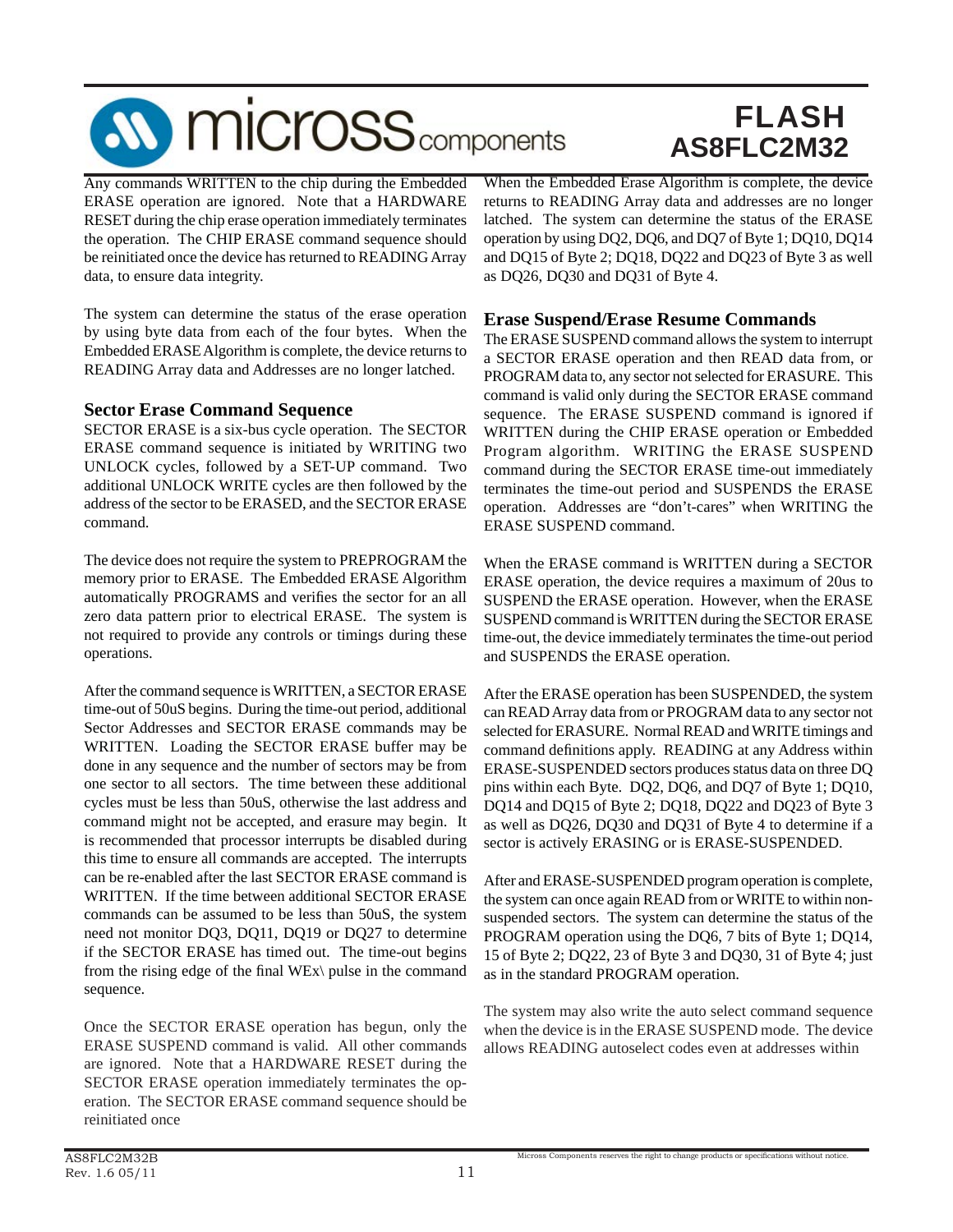

ERASING sectors, since the codes are not stored in the memory Array. When the device exits the Autoselect mode, the device reverts to the ERASE SUSPEND mode, and is ready for another valid operation.

The system must WRITE the ERASE RESUME command to exit the ERASE SUSPEND mode and continue the SECTOR ERASE operation. Further WRITES of the RESUME command are ignored. Another ERASE SUSPEND command can be WRITTEN after the device has resumed ERASING.



### **Write Operation Status**

The device provides several bits to determine the status of a write operation: DQ2, DQ3, DQ5, DQ6 and DQ7 of Byte 1; DQ10, DQ11, DQ13, DQ14 and DQ15 of Byte 2; DQ18, DQ19, DQ21, DQ22 and DQ23 of Byte 3; as well as, DQ26, DQ27, DQ29, DQ30 and DQ31 of Byte 4.

### **DQ7, DQ15, DQ23 and DQ31: Data\ Polling**

The Data\ Polling bit per byte, indicates to the host system whether an Embedded Algorithm is in progress or completed, or whether the device is in ERASE SUSPEND. Data\ Polling is valid after the rising edge of the final WEx $\vert$  pulse in the PROGRAM or ERASE command sequence.

During the Embedded Program Algorithm, the device outputs on DQ7 for Byte 1, DQ15 for Byte 2, DQ23 for Byte 3, and DQ31 for Byte 4, the complement of the datum programmed to each of these bits. This status also applies to the PROGRAMMING during ERASE SUSPEND. When the Embedded Program



Algorithm is complete, the device outputs the datum PROGRAMMED into each of these status bits. The system must provide the PROGRAM address to READ valid status information. If a PROGRAM address fails within a protected sector, Data\ Polling is active for approximately 1uS, then the device returns to reading array data.

During the Embedded Erase Algorithm, Data\ Polling produces a "0" on the Data\ Polling Status bits. When the Embedded ERASE Algorithm is complete, or if the device enters the ERASE SUSPEND mode, Data\ Polling produces a "1" on each of the Data\ Polling status bits. This is analogous to the complement/true data output described for the Embedded Program Algorithm: the ERASE function changes all the bits in a sector to "1"; prior to this, the device outputs the "compliment", or "0". The system must provide an address within any of the sectors selected for ERASURE to READ valid status information.

After an ERASE Command sequence is WRITTEN, if all s4ctors selected for erasing are protected, Data\ Polling is active for approximately 100uS, then the device returns to READING array data. If not all selected sectors are protected, the Embedded ERASE Algorithm ERASES the unprotected sectors, and ignores the selected sectors that are protected.

When the system detects a Data\ Polling status bit has changed from the complement to true data, it can READ valid data at each of the Bytes on the following READ cycles. This is because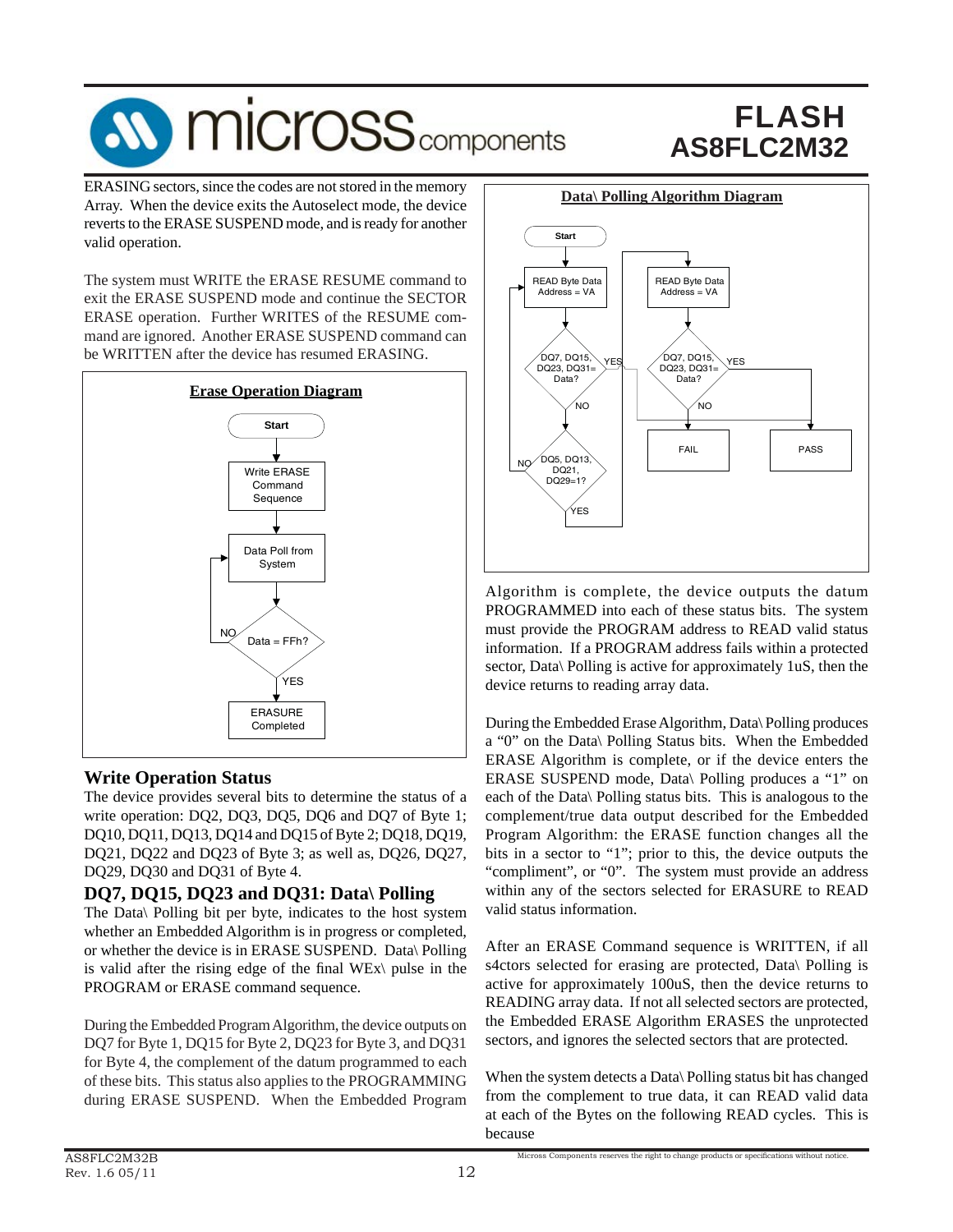

### **Command Definition Table**

|                                |                              | cles           |            | <b>Bus Cycles (Notes 2-4)</b> |            |           |      |                |            |          |      |       |           |              |
|--------------------------------|------------------------------|----------------|------------|-------------------------------|------------|-----------|------|----------------|------------|----------|------|-------|-----------|--------------|
|                                | <b>Command Sequence</b>      |                |            | First                         |            | Second    |      | <b>Third</b>   |            | Fourth   |      | Fifth |           | <b>Sixth</b> |
|                                | (Note 1)                     |                | Addr       | Data                          | Addr       | Data      | Addr | Data           | Addr       | Data     | Addr | Data  | Addr      | Data         |
| Read (Note 5)                  |                              |                | <b>RA</b>  | <b>RD</b>                     |            |           |      |                |            |          |      |       |           |              |
| Reset (Note 6)                 |                              |                | <b>XXX</b> | F <sub>0</sub>                |            |           |      |                |            |          |      |       |           |              |
|                                | <b>Manufacturer ID</b>       | 4              | AAA        | AA                            | 555        | 55        | AAA  | 90             | <b>X00</b> |          |      |       |           |              |
| Auto-Select                    |                              |                |            |                               |            |           |      |                |            |          |      |       |           |              |
| (Note 7)                       | Device ID, Btm. Boot         | $\overline{4}$ | AAA        | AA                            | 555        | 55        | AAA  | 90             | <b>X01</b> | 37       |      |       |           |              |
|                                | <b>Sector Protect Verify</b> | 4              | AAA        | AA                            | 555        | 55        | AAA  | 90             | (SA)       | $\Omega$ |      |       |           |              |
|                                | (Note 8)                     |                |            |                               |            |           |      |                | X04        |          |      |       |           |              |
| Program                        |                              | 4              | AAA        | AA                            | 555        | 55        | AAA  | A <sub>0</sub> | PA         | PD       |      |       |           |              |
| <b>Unlock Bypass</b>           |                              | 3              | AAA        | AA                            | 555        | 55        | AAA  | 20             |            |          |      |       |           |              |
| <b>Unlock Bypass Program</b>   |                              | 2              | <b>XXX</b> | A <sub>0</sub>                | <b>PA</b>  | <b>PD</b> |      |                |            |          |      |       |           |              |
| (Note 9)                       |                              |                |            |                               |            |           |      |                |            |          |      |       |           |              |
| <b>Unlock Bypass Reset</b>     |                              | 2              | <b>XXX</b> | 90                            | <b>XXX</b> | $\Omega$  |      |                |            |          |      |       |           |              |
| (Note 10)                      |                              |                |            |                               |            |           |      |                |            |          |      |       |           |              |
| <b>Chip Erase</b>              |                              | 6              | AAA        | AA                            | 555        | 55        | AAA  | 80             | AAA        | AA       | 555  | 55    | AAA       | 10           |
| <b>Sector Erase</b>            |                              | 6              | AAA        | AA                            | 555        | 55        | AAA  | 80             | AAA        | AA       | 555  | 55    | <b>SA</b> | 30           |
| <b>Erase Suspend (Note 11)</b> |                              |                | <b>XXX</b> | B <sub>0</sub>                |            |           |      |                |            |          |      |       |           |              |
| Erase Resume (Note 12)         |                              |                | <b>XXX</b> | 30                            |            |           |      |                |            |          |      |       |           |              |

#### *Legend:*

X= Don't Care

RA = Address of the memory location to be read

RD = Data read from location RA during read operation

PA = Address of the memory location to be programmed. Addresses latched on the falling edge of the Wex\ or Cex\ pulse, whichever occurs later.

PD = Data to be programmed at location PA. Data latches on the rising edge of WE# or CE# pulse, whichever occurs later.

SA = Address of the sector to be verified (in autoselect mode) or erased. Address bits A20-A13 uniquely select any sector.

#### *Notes:*

1.See Table 1 for Valid Bus Operations.

2.All values in hexadecimal.

3.Except when reading array or autoselect data, all bus cycles are write operations

4.Data bits A20-A11 are don't cares for unlock and command cycles

5.No unlock or command cycles required when reading array data.

6.The Reset command is required to return to reading array data when device is in the autoselect mode, or if DQ% goes high (while the device is providing status data).

7.The fourth cycle of the autoselect command sequence is a read cycle

8. The data is 00h for an unprotected sector and 01h for a protected sector.

9. The Unlock Bypass command is required prior to the Unlock Bypass Program command.

10.The Unlock Bypass Reset command is required to return to reading array data when the device is in the unlock bypass mode.

11. The system may read and program in non-erasing sectors, or enter the autoselect mode, when in the Erase Suspend mode.

 The Erase Suspend command is valid only during a sector erase operation. 12. The Erase Resume command is valid only during the Erase Suspend mode.

\*Data is for single byte.

| $BYTE 1 = DQ0 - DQ7$   |
|------------------------|
| $BYTE 2 = DQS - DQ15$  |
| BYTE $3 = DQ16 - DQ23$ |
| $BYTE 4 = DQ24 - DQ31$ |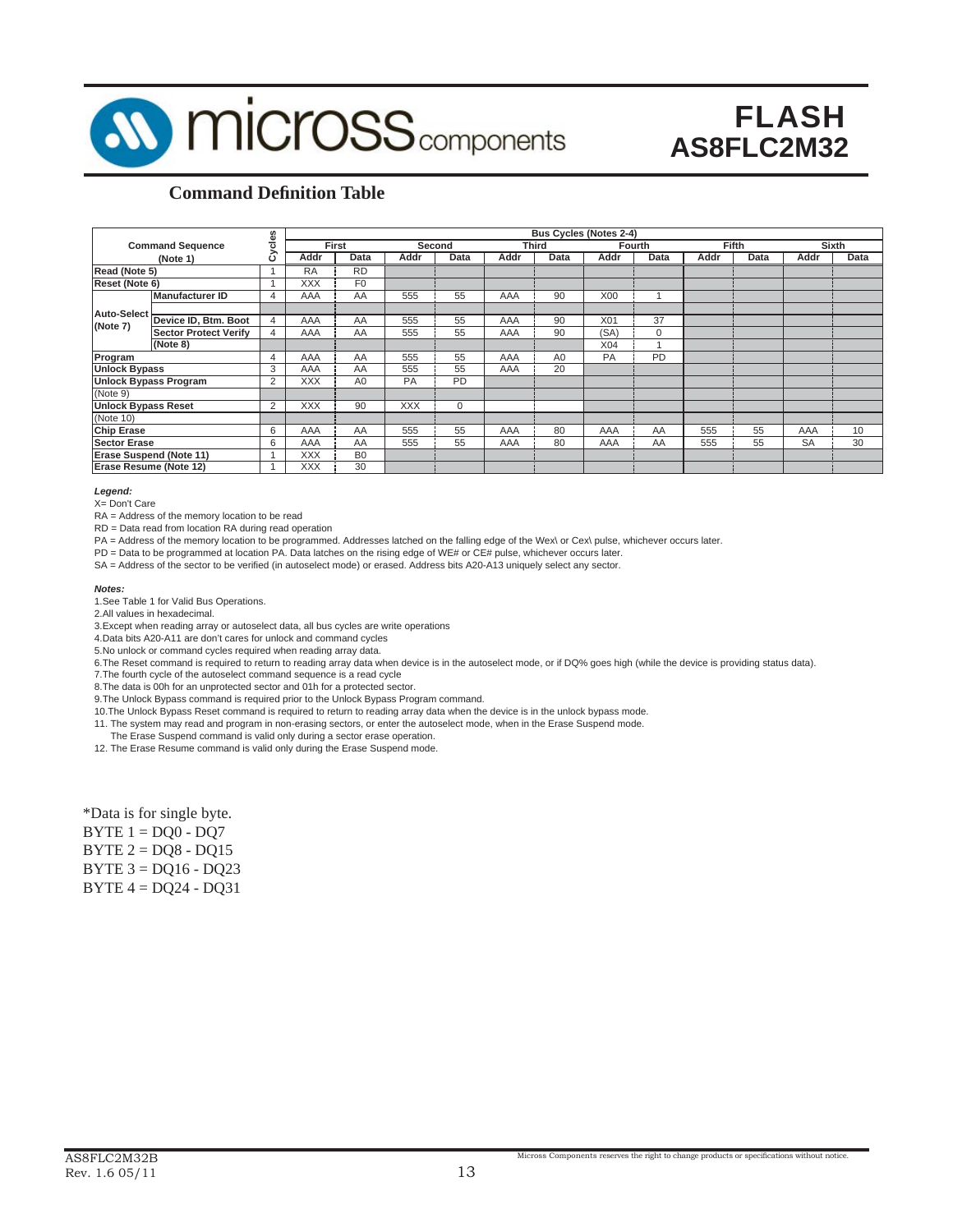

DQ7, DQ15, DQ23 and DQ31 may change asynchronously with the 7 lower order bits within each Byte, while the  $OEx\$ pins are asserted Low.

### **DQ6, DQ14, DQ22 and DQ30: Toggle Bit 1**

Toggle Bit 1 indicates whether an Embedded Program or Erase Algorithm is in progress, complete, or has entered the ERASE SUSPEND mode. Toggle Bit 1 may be read at any address and is valid after the rising edge of the final WE $x\$  pulse in the command sequence as well as during the sector ERASE time-out.

During an Embedded Program or Erase Algorithm operation, successive READ cycles that access any address will cause this status indicator to toggle. When the operation is complete, the status bit will stop toggling.

After an ERASE command sequence is WRITTEN, if all sectors selected for ERASING are protected, the toggle bit(s) will toggle for approximately 100uS, then will become steady state as the device returns to READING array data. If not all selected sectors are protected, the Embedded Erase Algorithm will cause ERASURE of unprotected sectors, ignoring the selected sectors that are protected.

The System can use DQ2, DQ6 of Byte 1; DQ10, DQ14 of Byte 2; DQ18, DQ22 of Byte 3; DQ26, DQ30 of Byte 4 together to determine whether a sector is actively ERASING or is ERASE SUSPENDED. When the device is actively ERASING the DQ6 of Byte 1; DQ14 of Byte 2; DQ22 of Byte 3 and DQ30 of Byte 4 toggles and when the devices enters ERASE SUSPEND, the status bit returns to a steady state. However, the system must also use DQ2 of Byte 1; DQ10 of Byte 2, DQ18 of Byte 3 and DQ26 of Byte 4 to determine which sectors are ERASING or ERASE SUSPENDED in each of the Bytes contained in the Module. Alternatively DQ7, DQ15, DQ23 and DQ31 can be used (see DQ7, DQ15, DQ23, DQ31 Data\ Polling).

If a program address falls within a protected sector, DQ6, 14, 22, and or DQ30 will toggle for approximately 1us after the PROGRAM command sequence is WRITTEN, then returns to READING Array data.

DQ6, 14, 22, and or DQ30 also toggles during the ERASE SUSPEND program mode, stops toggling once the operation is complete.

DQ2, DQ10, DQ18 and DQ26: Toggle Bit II

The "Toggle Bit II" on each of the Bytes, when used with DQ6, 14, 22, and DQ30 indicates whether a particular sector is actively ERASING or whether that sector is ERASE-SUSPENDED. Toggle Bit II is valid after the rising edge of the final WEx $\langle$  pulse in the command sequence.

DQ2, 10, 18 and or DQ26 toggles when the system READS at addresses within those sectors that have been selected for ERASURE, but does not indicate when a sector is being ERASED. DQ6, 14, 22 and DQ30 by comparison indicates that a device is actively ERASING or in ERASE SUSPEND, but cannot distinguish which sectors are selected for the operation, therefore both status bits are required for sector and mode information.

### **Reading Toggle Bits I/II**

Whenever the system initially begins READING toggle bit statuses, it must READ Byte data (ie…DQ0-7, DQ8-15, DQ16-23 and or DQ24-31) at least twice in a row to determine whether a Toggle Bit is toggling. Typically, the system would note and store the value of the toggle bit after the first READ. After the second READ, the system would compare the new value of the Toggle Bit with the first. If the toggle bit is not toggling the device has completed the PROGRAM or ERASE operation. The system can READ array data on each Byte during the next READ cycle.

If after the initial two READ cycles, the system determines that the toggle bit is still toggling, the system also should note whether the value of DQ5, 13, 21 and or DQ29 is High. If High, the system should then determine again whether the toggle bit(s) are again toggling, since the toggle bit may have indeed stop toggling just as DQ5, 13, 21 and or DQ29 went High. If the toggle bit is no longer toggling, the device has successfully completed the operation. If the toggle bit is still active (toggling), the device has not successfully completed the operation and the system must WRITE the RESET command to return to READING array data.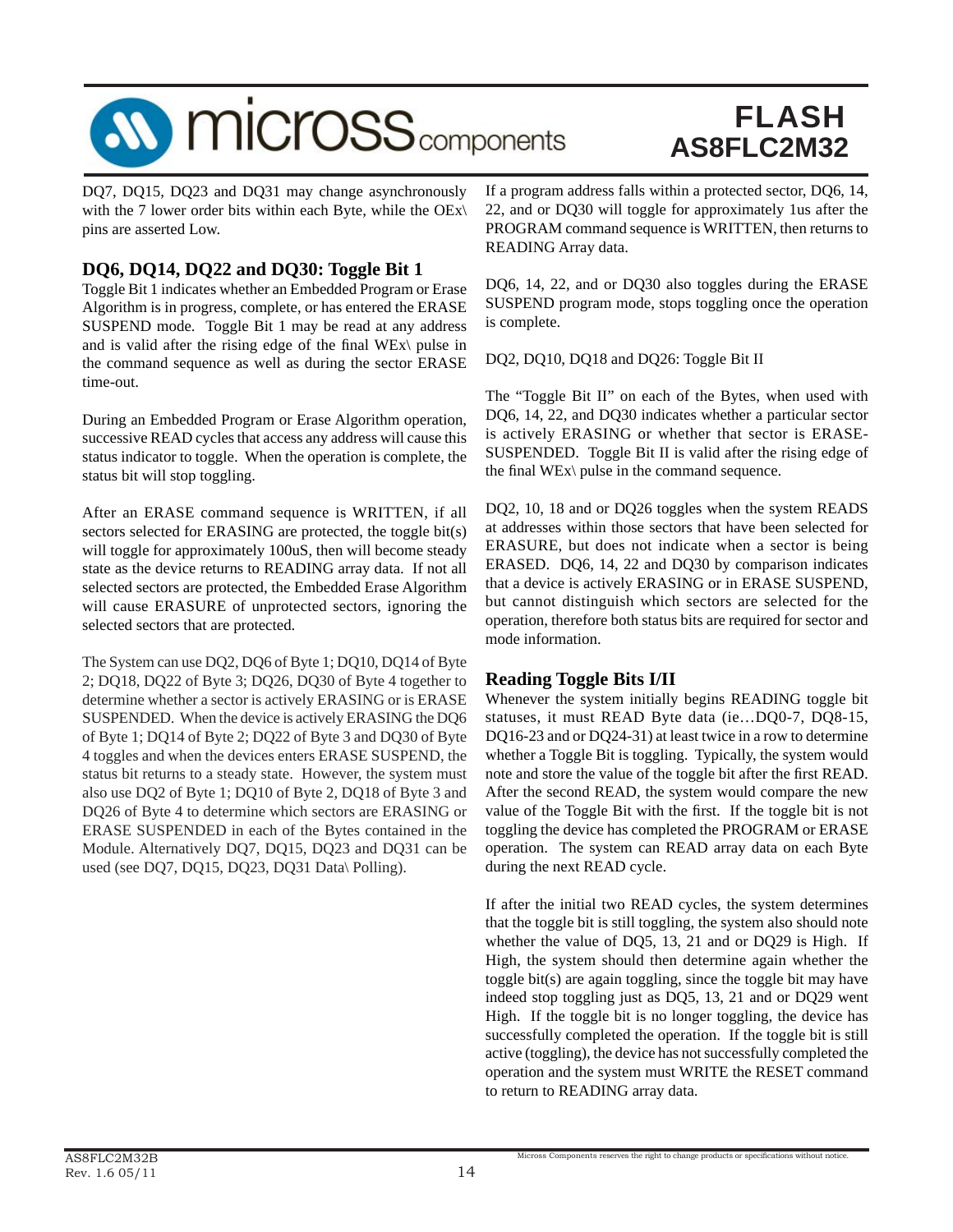

The remaining scenario is that the system initially determines that the toggle bit is toggling and DQ5, 13, 21, and or DQ29 has not gone High. The system may continue to monitor the toggle bit and DQ5, 13, 21, and or DQ29 through successive READ cycles, determining the status as described in the previous paragraph. Alternatively, it may choose to perform other system tasks. In this case, the system must start at the beginning of the Algorithm when it returns to determine the status of the operation.



#### **DQ5,13,21,and or DQ29: Exceeding Timing Limits**

DQ5, 13, 21, and or DQ29 indicates whether the PROGRAM or ERASE time has exceeded a specified internal pulse count limit. Under these conditions this will produce a logic level "1" High. This is a failure condition that indicates the PROGRAM or ERASE cycle was not successfully completed.

The DQ5, 13, 21 and or DQ29 failure condition may appear if the system tries to PROGRAM a "1" to a location that was previously PROGRAMMED to a logic level "0" Low. Only an ERASE operation can change a logic level "0" back to a Logic Level "1". Under this condition, the device halts operation and when the operation has exceeded the timing limits, DQ5, 13, 21, and or DQ29 will produce a logic level "1".

Under both of these conditions, the system must issue the RESET command to return to reading array data.

### **DQ3, 11, 19, and or DQ27: Sector Erase Timer**

After WRITING a Sector Erase command sequence, the system may read this status bit or bits to determine whether or not an ERASE operation has begun. If additional sectors are selected for ERASURE, the entire time-out also applies after each additional Sector Erase command. When the time-out is complete, this status bit or bits changes from a logic level "0" to "1". The system may ignore this status bit if the system can guarantee that the time between additional Sector Erase command will always be less than 50us.

After the Sector Erase command sequence is WRITTEN, the system should read the status on DQ7, 15, 23 and or DQ31 (Data\ Polling) or DQ6, 14, 22, and or DQ30 (Toggle Bit I) to ensure the device has accepted the command sequence. Then READ DQ3, 11, 19 and or DQ27, looking for this bit or bits to be a logic level "1". If this bit is a logic level "1", the internally controlled ERASE cycle has begun; all further commands are ignored until the ERASE operation is complete. If this bit is a logic level "0", the device will accept additional Sector Erase commands. To ensure the command has been accepted, the system software should check the status of DQ3, 11, 19 and or DQ27 prior to and following each subsequent Sector Erase command. If this bit or bits is a logic level "1" on the second status check, the last command might not have been accepted.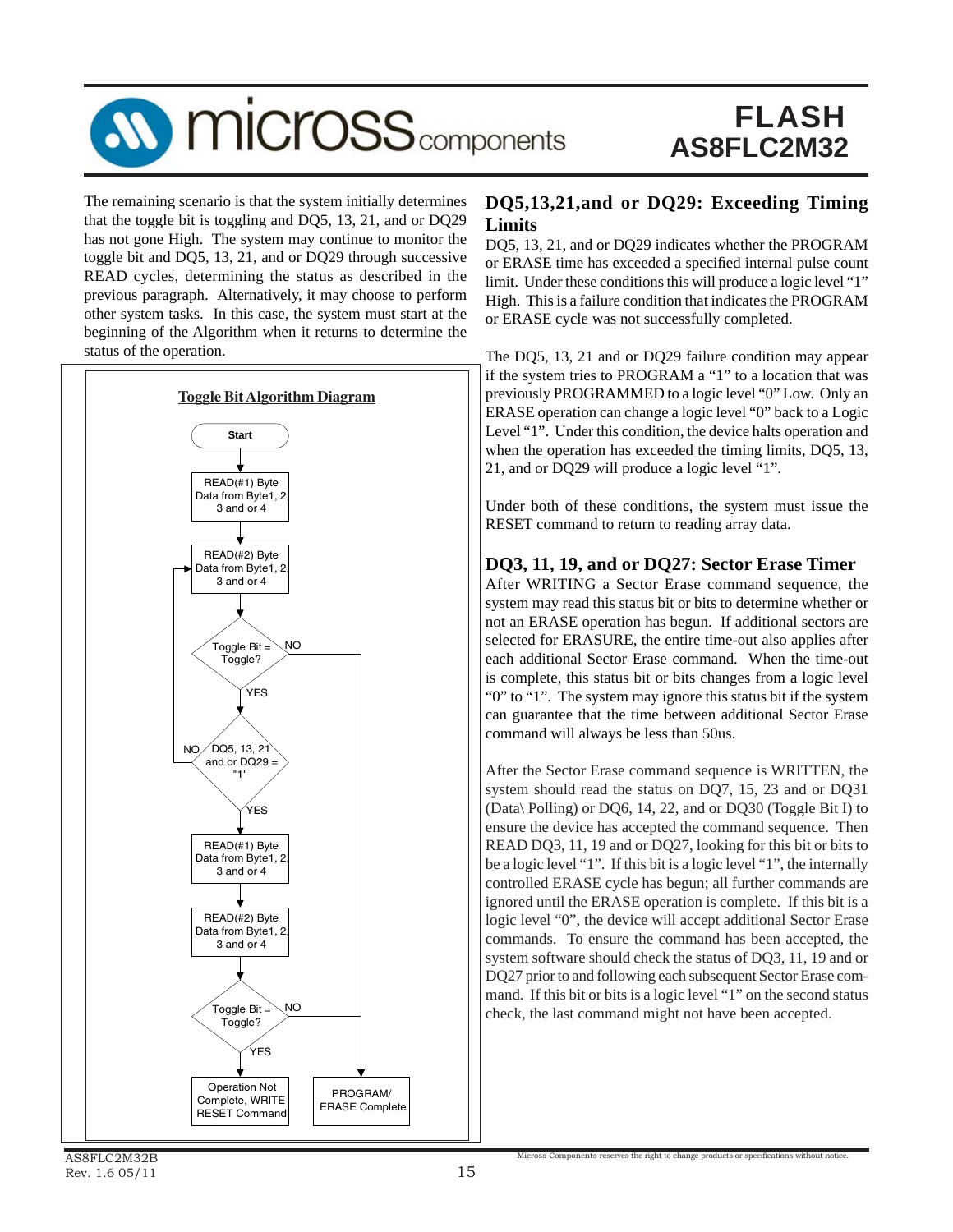

### **Pin Description/Assignment Table**

| <b>Signal Name</b>   | Symbol                | Type        | Pin DEF/Package=QT      | Symbol                  | Pin DEF/Package=H       | <b>Description</b>                     |
|----------------------|-----------------------|-------------|-------------------------|-------------------------|-------------------------|----------------------------------------|
| <b>Address</b>       | A0, A1, A2. A3,       | Input       | 8, 7, 6, 5,             | A0, A1, A2, A3,         | 7, 60, 61, 62, 49, 50,  | Address Inputs                         |
|                      | A4, A5, A6, A7        |             | 4, 3, 66, 65,           | A4, A5, A6, A7          | 51, 37, 41, 17, 16, 6,  |                                        |
|                      | A8, A9, A10, A11      |             | 64, 63, 62, 28,         | A8, A9, A10, A11        | 38, 40, 4, 18, 5, 28,   |                                        |
|                      | A12, A13, A14, A15    |             | 29,30,31,32,            | A12, A13, A14, A15      | 8, 21                   |                                        |
|                      | A16, A17, A18, A19    |             | 33, 37, 41, 42          | A16, A17, A18, A19      |                         |                                        |
| <b>Chip Selects</b>  | <b>CS1\, CS2\</b>     | Input       | 34, 36,                 | <b>CS1\, CS2\</b>       | 20, 13, 53, 46          | Active Low True Chip Selects (Enables) |
|                      | <b>CS3\, CS4\</b>     |             | 2,68                    | <b>CS3\, CS4\</b>       |                         |                                        |
| <b>Write Enables</b> | WE1\, WE2\            | Input       | 67, 38,                 | <b>WE\</b>              | 29                      | Active Low True Write Enable(s)        |
|                      | WE3\, WE4\            |             | 39, 40                  |                         |                         |                                        |
| Output Enable        | IOE\                  | Input       | 35                      | OF                      | $\overline{27}$         | Active Low True Output Enable (x32)    |
|                      |                       |             |                         |                         |                         |                                        |
| Reset                | <b>RESET\</b>         | Input       | 9                       | <b>RESET\</b>           | 12                      | <b>Active Low True Reset</b>           |
| Power Supply         | <b>VCC</b>            | Input       | 61.27                   | $\overline{v}$          | 19, 45                  | Power for Core and I/O                 |
|                      |                       |             |                         |                         |                         |                                        |
| Ground [Core]        | <b>VSS</b>            | Input       | 1,52,18                 | $\overline{\text{VSS}}$ | 14.54                   | <b>Digital GND</b>                     |
|                      |                       |             |                         |                         |                         |                                        |
| Data Input, Output   | <b>I/O0,I/O1,I/O2</b> | Input/      | 10, 11, 12, 13, 14, 15, | <b>I/O0,I/O1,I/O2</b>   | 9, 10, 11, 22, 33, 32,  | Data Input, Output                     |
|                      | I/O3, I/O4, I/O5      | Output      | 16, 17, 19, 20, 21, 22, | I/O3,I/O4,I/O5          | 31, 30, 1, 2, 3, 15     |                                        |
|                      | I/O6, I/O7, 1/O8      |             | 23,24,25,26,60,59,      | <b>I/O6,I/O7,1/O8</b>   | 26, 25, 24, 23, 42, 43  |                                        |
|                      | I/O9.I/O10.I/O11      |             | 58, 57, 56, 55, 54, 53, | <b>I/O9.I/O10.I/O11</b> | 44, 55, 66, 65, 65, 63  |                                        |
|                      | I/O12, I/O13, I/O14   |             | 51,50,49,48,47,46,      | I/O12, I/O13, I/O14     | 34, 35, 36, 42, 43, 44, |                                        |
|                      | I/O15, I/O16, I/O17   |             | 45.44                   | I/O15, I/O16, I/O17     | 55, 66, 65, 64, 63,     |                                        |
|                      | I/O18, I/O19, I/O20   |             |                         | I/O18, I/O19, I/O20     | 34, 35, 48, 59, 58,     |                                        |
|                      | I/O21, I/O22, I/O23   |             |                         | I/O21, I/O22, I/O23     | 57, 56                  |                                        |
|                      | I/O24.I/O25.I/O26     |             |                         | I/O24,I/O25,I/O26       |                         |                                        |
|                      | I/O27, I/O28, I/O29   |             |                         | I/O27,I/O28,I/O29       |                         |                                        |
|                      | I/O30, I/O31          |             |                         | I/O30, I/O31            |                         |                                        |
| No Connection        | <b>NC</b>             | <b>OPEN</b> | 43                      | <b>NC</b>               | 47, 52, 39              | No internal connection                 |

### **Absolute Maximum Ratings\***

|                                            | <b>Absolute Maximum Ratings</b> |        |            |              |  |  |  |  |  |  |  |  |
|--------------------------------------------|---------------------------------|--------|------------|--------------|--|--|--|--|--|--|--|--|
| Parameter                                  | Symbol                          | Min.   | Max.       | <b>Units</b> |  |  |  |  |  |  |  |  |
| Voltage on VDD Pin (Note 1)                | <b>VCC</b>                      | $-0.5$ | 4          | v            |  |  |  |  |  |  |  |  |
| Voltage on A9, OE\,<br>and RESET\ (Note 2) | <b>VCNTL</b>                    | $-0.5$ | 12.5       | v            |  |  |  |  |  |  |  |  |
| Voltage on Input Pins                      | VIN                             | $-0.5$ | $VCC+0.5$  | $\mathsf{V}$ |  |  |  |  |  |  |  |  |
| Voltage on I/O Pins                        | VIO                             | $-0.5$ | $VDDQ+0.5$ | v            |  |  |  |  |  |  |  |  |
| Output Short Circuit Current<br>(Note 3)   | <b>ISC</b>                      |        | 200        | mA           |  |  |  |  |  |  |  |  |
| Storage Temperature                        | tSTG                            | $-65$  | 150        | °C           |  |  |  |  |  |  |  |  |
| <b>Operating Temperatures</b>              | ЛΤ                              | $-40$  | 85         | °C           |  |  |  |  |  |  |  |  |
| [Screening Levels]                         | /XT                             | $-55$  | 125        | °C           |  |  |  |  |  |  |  |  |

- *1. Minimum DC voltage on any Input or Input/Output pin is –0.5v. During voltage transitions, input or input/output pins may undershoot VSS to –2.0v for periods of up to 20ns.*
- *2. Minimum DC input/output voltage on pins A9, OE\, and RESET\ is-0.5v. During voltage transitions, A9, OE\, and RESET\ may undershoot VSS to –2.0v for periods of up to 20ns. Maximum DC input voltage on pin A9 is +12.5v which may overshoot to 14.0v for periods up to 20ns.*
- *3. No more than one output may be shorted to ground at a time. Duration of the short circuit should not be greater than one (1) second.*

\*Stress greater than those listed under ABSOLUTE MAXIMUM RATINGS may cause permanent damage to the device. This is a stress rating only and functional operation of the device at these or any other conditions greater than those indicated in the operational sections of this specification is not implied. Exposure to absolute maximum conditions for any duration or segment of time may affect device reliability.

|                                  | <b>Test Specifications</b> |            |           |       |  |  |  |
|----------------------------------|----------------------------|------------|-----------|-------|--|--|--|
| Parameter                        |                            | $-70 - 90$ | -100/-120 | Units |  |  |  |
| <b>Output Land</b>               |                            | 1 TTL Gute |           |       |  |  |  |
| <b>Output Land Capacitance</b>   |                            | 30         | рF        |       |  |  |  |
| CL (including Jig)               |                            |            | 100       |       |  |  |  |
| <b>Input Rise and Fall Times</b> |                            |            | Ш         |       |  |  |  |
| <b>Input Puise Levels</b>        |                            |            | пп-3.0    | v     |  |  |  |
| Input timing measurement         |                            |            | 1.5       | v     |  |  |  |
| reference levels                 |                            |            |           |       |  |  |  |
| <b>Output timing measurement</b> |                            | 1.5        |           |       |  |  |  |
| reference levels                 |                            |            |           |       |  |  |  |
|                                  |                            |            |           |       |  |  |  |

*Test Set-Up*

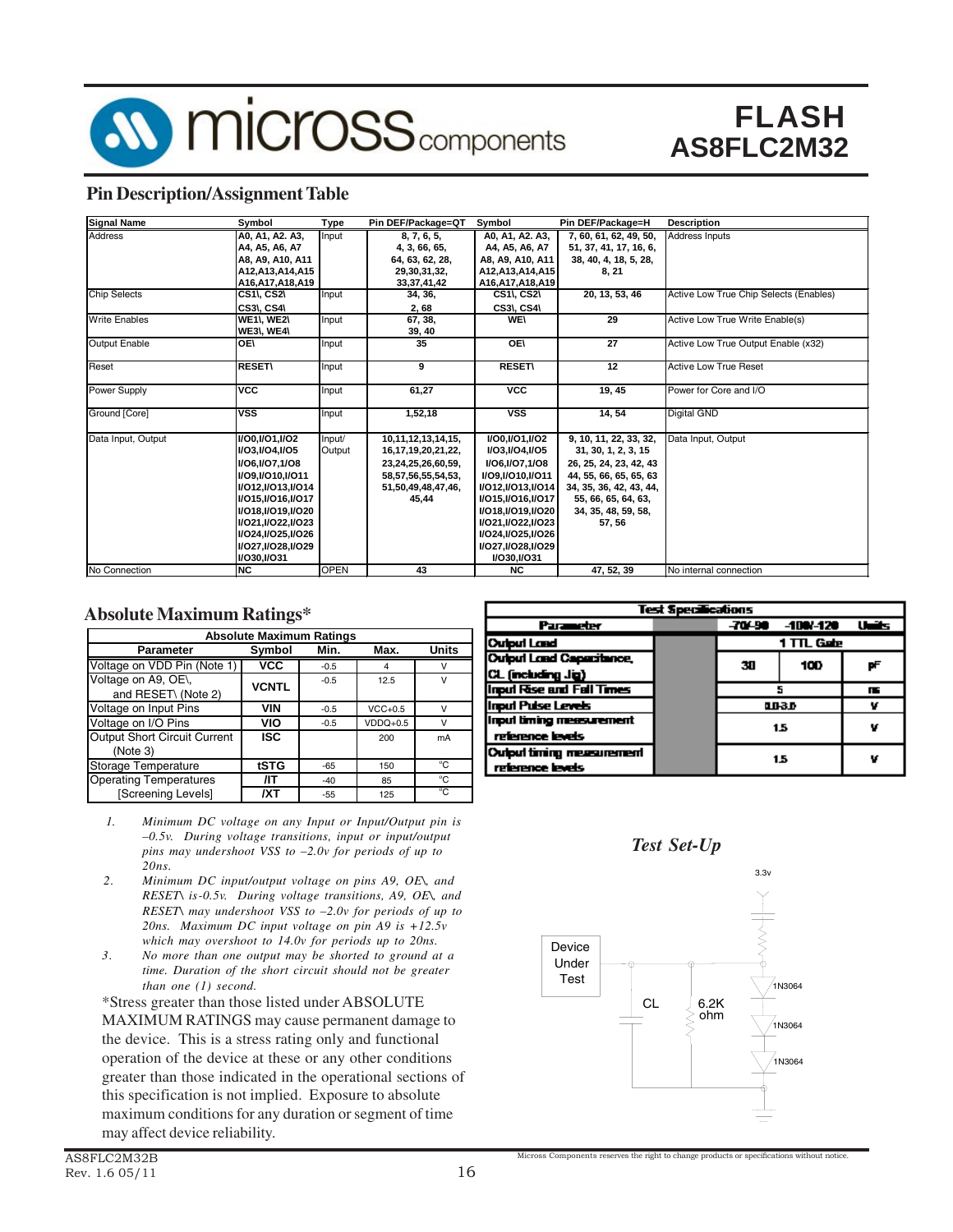

### **DC Electrical Characteristics**

| Symbol           | <b>Parameter</b>                                                |                                    | <b>Test Conditions</b> | Min       | <b>Max</b> | Units      | <b>Notes</b>   |
|------------------|-----------------------------------------------------------------|------------------------------------|------------------------|-----------|------------|------------|----------------|
| IЦ               | Input Load Current                                              | Vin=Vss to Vcc, Vcc=Vcc MAX        |                        |           | $+/- 5.0$  | uA         |                |
| <b>ILIT</b>      | A9 Input Load Current                                           | Vcc=Vcc Ma,; A9=12.5v              |                        |           | 160.0      | uA         |                |
| <b>ILO</b>       | Output Leakage Current                                          | VOUT=VSS to VCC, VCC=VCC MAX       |                        |           | $+/-5.0$   | uA         |                |
| ICC <sub>1</sub> | Vcc Active Read Current                                         | CE\=VIL, OE\=VIH                   |                        | 120<br>70 | mA<br>mA   | 1,2<br>1,2 |                |
| ICC <sub>2</sub> | <b>VCC Active Write Current</b>                                 | CE\=VIL, OE\=VIH                   |                        | 140       | mA         | 2,3,5      |                |
| ICC <sub>3</sub> | <b>VCC Standby Current</b>                                      | CE\, RESET\=VCC +/- 0.3V           |                        |           | 150        | uA         | $\overline{2}$ |
| ICC4             | VCC Standby Current During<br>Reset                             | RESET\=VCC+/-0.3v                  |                        | 150       | uA         | 2          |                |
| ICC5             | <b>Automatic Sleep Mode</b>                                     | VIH=VCC +/- 0.3v, VIL=VSS +/- 0.3v |                        |           | 150        | uA         | 2,4            |
| <b>VIL</b>       | Input Low Voltage                                               |                                    |                        | $-0.5$    | 0.8        | $\vee$     |                |
| <b>VIH</b>       | Input High Voltage                                              |                                    |                        | 0.7xVCC   | $VCC+0.3$  | $\vee$     |                |
| <b>VID</b>       | Voltage for Autoselect and<br><b>Temporary Sector Unprotect</b> | $VCC=3.3v$                         |                        |           | 12.5       | $\vee$     |                |
| <b>VOL</b>       | <b>Output Low Voltage</b>                                       | IOL=4.0mA, VCC=VCC MIN             |                        |           | 0.45       | $\vee$     |                |
| VOH <sub>1</sub> | Ouput High Voltage                                              | IOH=-2.0mA, VCC=VCC MIN            |                        |           |            | $\vee$     |                |
| VOH <sub>2</sub> |                                                                 | IOH=-100uA, VCC=VCC MIN            |                        | $VCC-0.4$ |            |            |                |
| <b>VLKO</b>      | Low VCC Lock-Out Voltage                                        |                                    |                        | 2.3       | 2.5        | V          | 4              |

**Notes:**

The ICC current listed is typically less than 8mA/Mhz, with OE\ at VIH<br>
[2] Maximum ICC specifications are tested with VCC=VCC MAX<br>
[3] ICC active while Embedded Program or Embedded Erase Algorithm is<br>
[4] Automatic sleep

- Maximum ICC specifications are tested with VCC=VCC MAX
- ICC active while Embedded Program or Embedded Erase Algorithm is in progress
- Automatic sleep mode enables the low power mode when addresses remain stable for tACC + 30ns

Not 100% Tested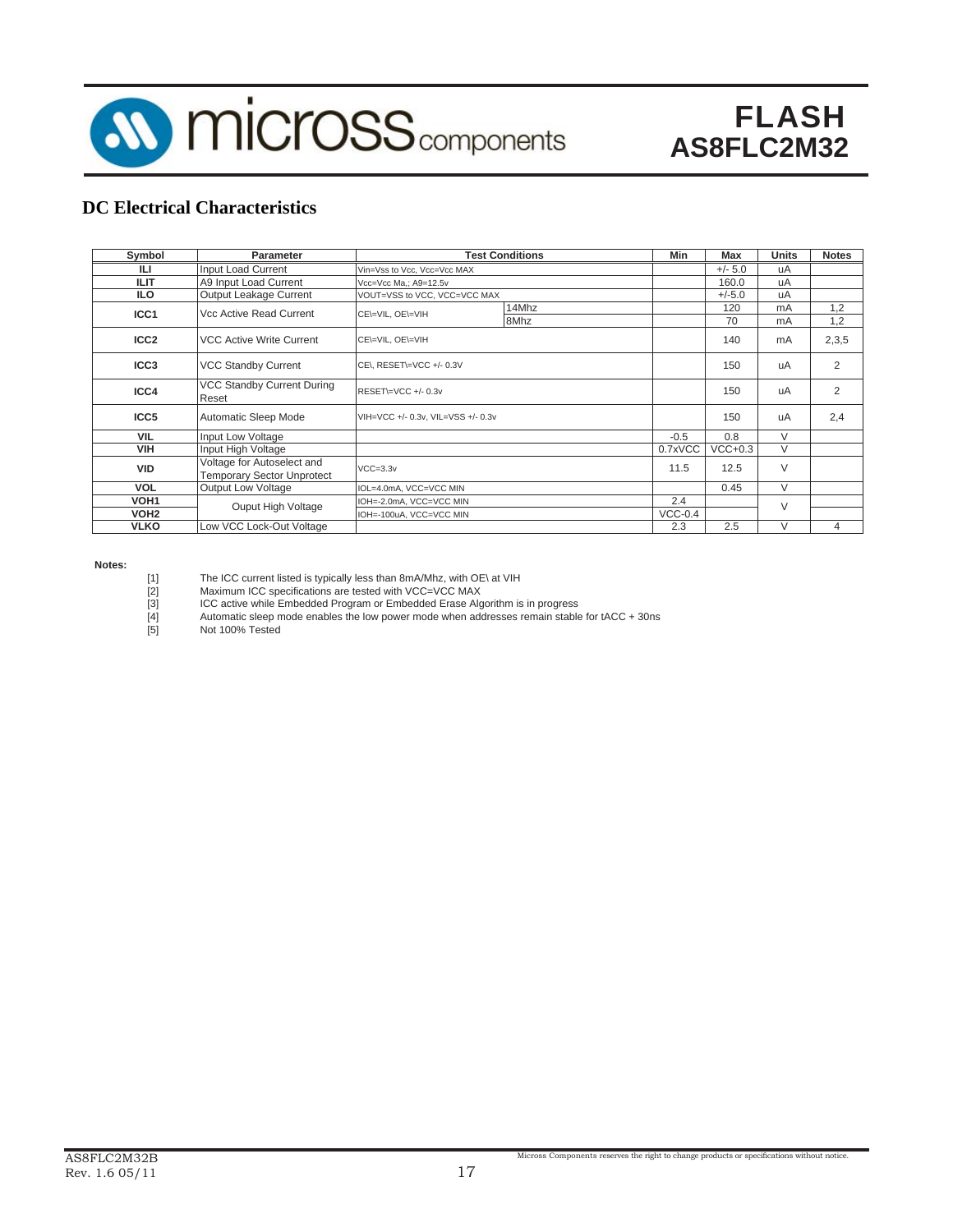

### **READ Operations**

|                                | <b>Parameter</b>    |                                             |                                              |     |                   |    |     | <b>Speed Options</b> |     |             |
|--------------------------------|---------------------|---------------------------------------------|----------------------------------------------|-----|-------------------|----|-----|----------------------|-----|-------------|
| <b>JEDEC</b>                   | <b>Std</b>          |                                             | <b>Description</b>                           |     | <b>Test Setup</b> | 70 | 90  | 100                  | 120 | <b>Unit</b> |
| $\mathfrak{r}_{\mathrm{AVAV}}$ | $t_{RC}$            | Read Cycle Time <sup>1</sup>                |                                              |     |                   | 70 | 90  | 100                  | 120 |             |
| $t_{AVOV}$                     | $t_{\text{ACC}}$    | <b>Address to Output Delay</b>              |                                              |     |                   | 70 | 90  | 100                  | 120 |             |
| $t_{ELOV}$                     | $t_{CE}$            | Chip Enable to Output Delay                 | $OE# = VIL$                                  | Max | 70                | 90 | 100 | 120                  |     |             |
| $t_{\text{GLOV}}$              | $t_{OE}$            | Output Enable to Output Delay               |                                              | Max | 30                | 35 | 35  | 40                   |     |             |
| $t_{EHOZ}$                     | $t_{\sf DF}$        |                                             | Chip Enable to Output High Z <sup>1</sup>    |     |                   |    | 16  |                      |     | ns          |
| $t_{GHOZ}$                     | $t_{\sf DF}$        | Output Enable to Output High Z <sup>1</sup> |                                              |     | Max               | 16 |     |                      |     |             |
|                                | $\rm{t}_{\rm SR/W}$ | Latency Between Read and Write Operations   |                                              |     | Min               |    | 20  |                      |     |             |
|                                | $t_{\text{OEH}}$    | Output Enable Hold Time <sup>1</sup>        | Read                                         |     | Min               | 0  |     |                      |     |             |
|                                |                     |                                             | Toggle and Data# Polling                     |     | Min               |    |     | 10                   |     |             |
| $t_{AXOX}$                     | $t_{\text{OH}}$     | Whichever Occurs First <sup>1</sup>         | Output Hold Time From Addresses, CE# or OE#, |     |                   |    |     | $\Omega$             |     |             |

Notes:

1. Not 100% Tested

### **READ Operations Timing**

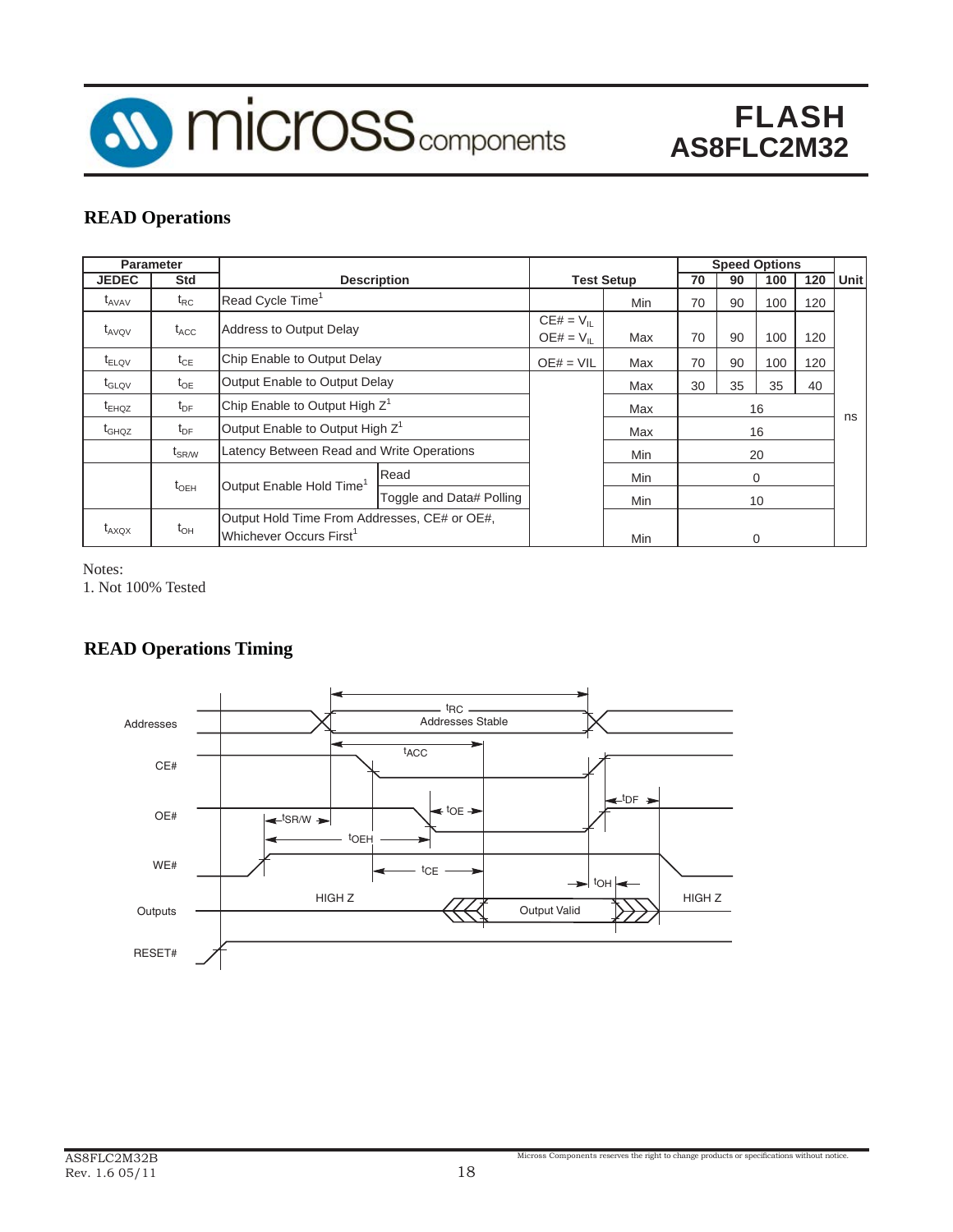

### **Erase / Program Operations**

|                   | <b>Parameter</b>               |                                                          |             |            |          | <b>Speed Options</b> |     |     |       |  |  |  |  |  |
|-------------------|--------------------------------|----------------------------------------------------------|-------------|------------|----------|----------------------|-----|-----|-------|--|--|--|--|--|
| <b>JEDEC</b>      | <b>Std</b>                     | <b>Description</b>                                       |             |            | 70       | 90                   | 100 | 120 | Unitl |  |  |  |  |  |
| $t_{AVAV}$        | $t_{WC}$                       | Write Cycle Time <sup>1</sup>                            |             |            | 70       | 90                   | 100 | 120 |       |  |  |  |  |  |
| $t_{AVWL}$        | $t_{AS}$                       | <b>Address Setup Time</b>                                |             |            | 0        |                      |     |     |       |  |  |  |  |  |
| $t_{\text{WLAX}}$ | $t_{AH}$                       | <b>Address Hold Time</b>                                 |             | 45         |          |                      |     |     |       |  |  |  |  |  |
| $t_{\text{DVWH}}$ | $t_{DS}$                       | Data Setup Time                                          |             |            | 35       | 40                   | 45  | 45  |       |  |  |  |  |  |
| t <sub>WHDX</sub> | $t_{\text{DH}}$                | Data Hold Time                                           |             |            | 0        |                      |     |     |       |  |  |  |  |  |
|                   | $t_{\text{OES}}$               | Output Enable Setup Time                                 | 0           |            |          | ns                   |     |     |       |  |  |  |  |  |
| $t_{\text{GHWL}}$ | $\mathfrak{t}_{\mathsf{GHWL}}$ | Read Recovery Time Before Write<br>(OE# High to WE# Low) | <b>Min</b>  | $\Omega$   |          |                      |     |     |       |  |  |  |  |  |
| $t_{\text{ELWL}}$ | $t_{\rm CS}$                   | CE# Setup Time                                           |             |            | $\Omega$ |                      |     |     |       |  |  |  |  |  |
| $t_{\text{WHEH}}$ | $t_{CH}$                       | CE# Hold Time                                            |             |            | $\Omega$ |                      |     |     |       |  |  |  |  |  |
| $t_{\text{WLWH}}$ | $t_{WP}$                       | <b>Write Pulse Width</b>                                 |             |            | 35       |                      |     |     |       |  |  |  |  |  |
| t <sub>WHWL</sub> | $t_{WPH}$                      | Write Pulse Width High                                   |             |            |          |                      | 30  |     |       |  |  |  |  |  |
|                   | $t_{\rm SR/W}$                 | Latency Between Read and Write Operations                |             |            |          |                      | 20  |     | ns    |  |  |  |  |  |
| $t_{WHWH1}$       | t <sub>WHWH1</sub>             | Programming Operation <sup>2</sup>                       | <b>Byte</b> | Typ        | 5        |                      |     | μs  |       |  |  |  |  |  |
| $t_{WHWH2}$       | $t_{WHWH2}$                    | Sector Erase Operation <sup>2</sup>                      |             |            | 0.7      |                      |     | sec |       |  |  |  |  |  |
|                   | $t_{VCS}$                      | Vcc Setup Time <sup>1</sup>                              |             | <b>Min</b> |          |                      | 50  |     | μs    |  |  |  |  |  |

Notes:

1. Not 100% Tested

2. See Erase and Programming Performance for more information

### **Program Operation Timings**



**Notes**<br>1. PA = program address, PD = program data, D<sub>OUT</sub> is the true data at the program address.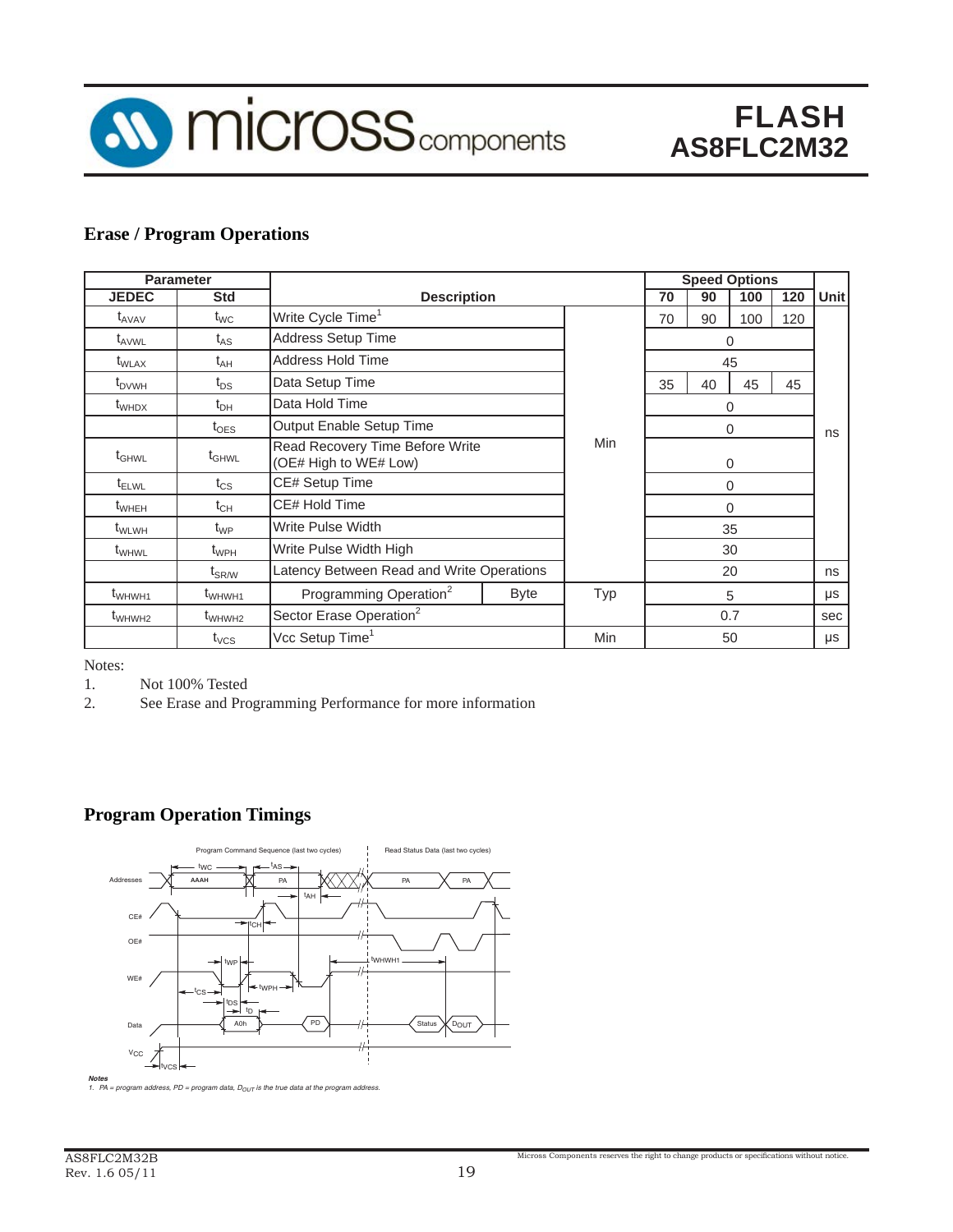

### **Chip / Sector Erase Operation Timings**



Notes:

1. SA=Sector Address (for Sector Erase), VA= Valid Address for reading status data. Micross Package Designator Q Micross Package Designator P

### **Back to Back Read / Write Cycle Timing**

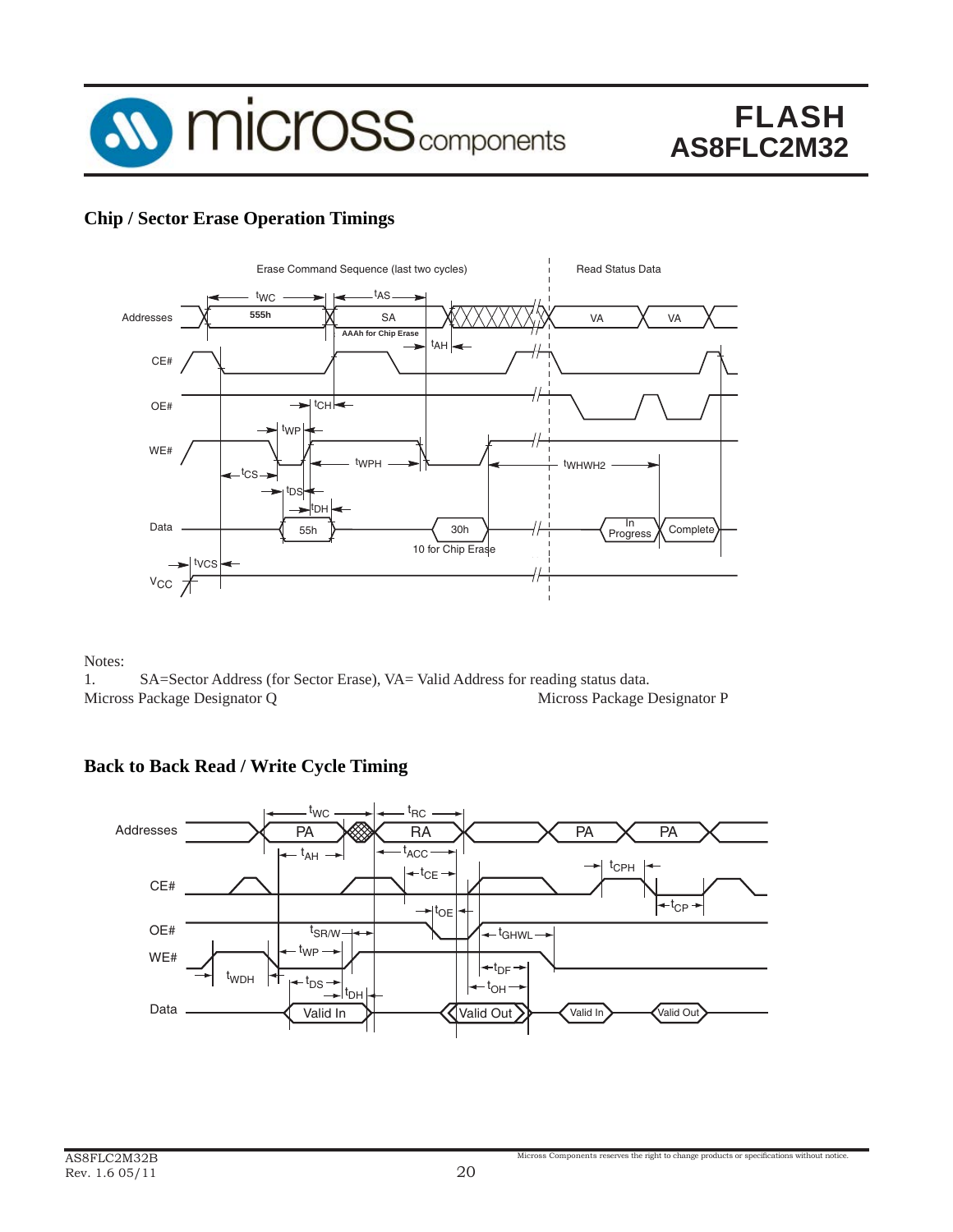

### **Data# Polling TImings (During Embedded Algorithms)**





### **Toggle Bit Timings (During Embedded Algorithms)**



#### *Note*

VA = Valid address; not required for DQ6. Illustration shows first two status cycle after command sequence, last status read cycle, and array data read cycle.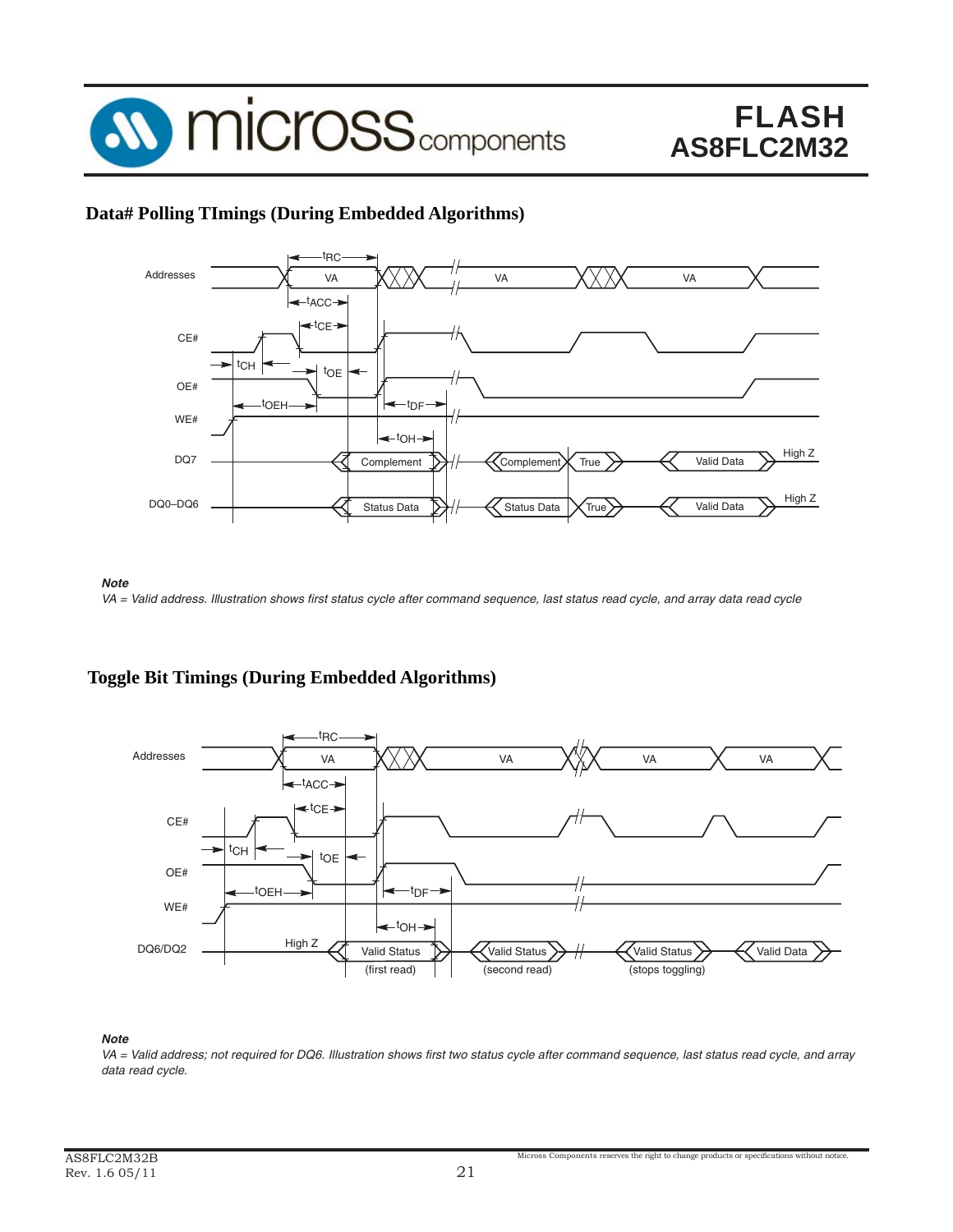

### **DQ2 vs. DQ6**



The system may use CE# or OE# to toggle DQ2 and DQ6. DQ2 toggles only when read at an address within an erase-suspended sector.

### **Temporary Sector Unprotect**

|              | <b>Parameter</b>  |                                                                   |                          |       |    |
|--------------|-------------------|-------------------------------------------------------------------|--------------------------|-------|----|
| <b>JEDEC</b> | <b>Std</b>        | <b>Description</b>                                                | <b>All Speed Options</b> | Unitl |    |
|              | <sup>l</sup> vidr | $ V_{\text{ID}}$ Rise and Fall Time $^1$                          | Min                      | 500   | ns |
|              | <sup>I</sup> RSP  | <b>RESET# Setup Time for</b><br><b>Temporary Sector Unprotect</b> | Min                      |       | μs |

### **Temporary Sector Unprotect Timing Diagram**

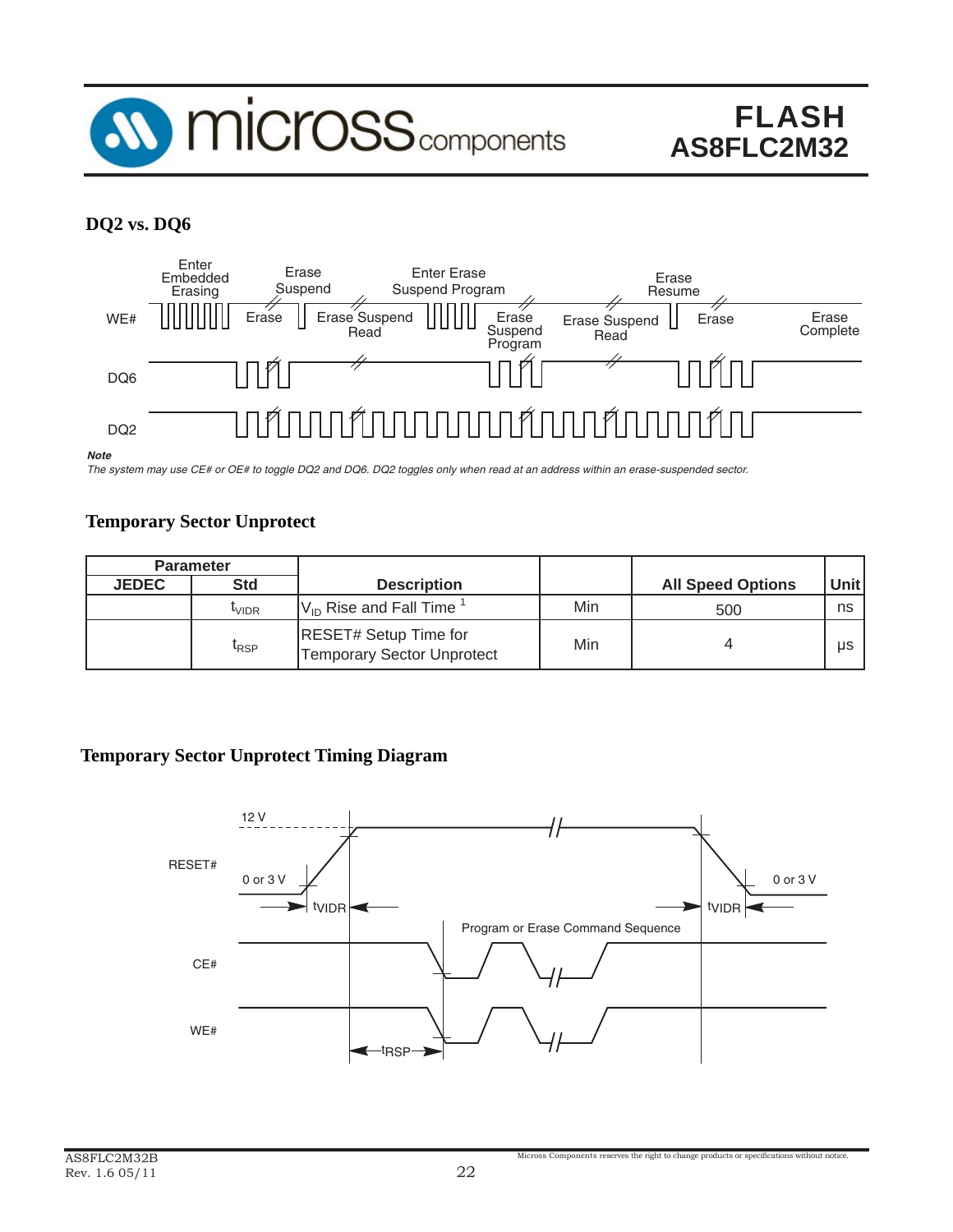

### **Sector Protect / Unprotect Timing Diagram**



#### **Alternate CE# Controlled Erase/Program Operations**

| <b>Parameter</b>   |                              |                                                             |            |            |     | <b>Speed Options</b> |     |     |      |
|--------------------|------------------------------|-------------------------------------------------------------|------------|------------|-----|----------------------|-----|-----|------|
| JEDEC              | Std                          | <b>Description</b>                                          |            |            | 70  | 90                   | 100 | 120 | Unit |
| $t_{AVAV}$         | $\mathfrak{t}_{\text{WC}}$   | Write Cycle Time <sup>1</sup>                               |            | 70         | 90  | 100                  | 120 | ns  |      |
| $t_{\text{AVEL}}$  | $\mathfrak{t}_{\mathsf{AS}}$ | <b>Address Setup Time</b>                                   |            |            | 0   |                      |     |     | ns   |
| $t_{\text{ELAX}}$  | $t_{AH}$                     | Address Hold Time                                           |            |            | 45  |                      |     | ns  |      |
| $t_{DVEH}$         | $t_{DS}$                     | Data Setup Time                                             |            |            | 35  | 40                   | 45  | 45  | ns   |
| $t_{EHDX}$         | t <sub>DH</sub>              | Data Hold Time                                              |            |            | 0   |                      |     | ns  |      |
|                    | $t_{\sf OES}$                | Output Enable Setup Time                                    | <b>Min</b> | 0          |     |                      | ns  |     |      |
| $t_{\text{GHEL}}$  | $t_{\scriptstyle\rm GHEL}$   | Read Recovery Time Before Write<br>(OE#<br>High to WE# Low) |            |            |     | $\Omega$             |     |     | ns   |
| $t_{\text{WLEL}}$  | $t_{WS}$                     | <b>WE# Setup Time</b>                                       |            |            |     | $\Omega$             |     |     | ns   |
| $t_{EHWH}$         | $t_{WH}$                     | WE# Hold Time                                               |            |            |     | $\Omega$             |     |     | ns   |
| $t_{\text{ELEH}}$  | $t_{\mathsf{CP}}$            | CE# Pulse Width                                             |            |            |     | 35                   |     |     | ns   |
| $t_{EHEL}$         | $t_{\mathsf{CPH}}$           | CE# Pulse Width High                                        |            |            | 30  |                      |     | ns  |      |
|                    | $\mathsf{t}_{\mathsf{SR/W}}$ | Latency Between Read and Write Operations                   |            |            |     | 20                   |     |     | ns   |
| $t_{WHWH1}$        | t <sub>WHWH1</sub>           | Programming Operation <sup>2</sup><br><b>Byte</b>           |            | <b>Typ</b> |     | 5                    |     |     | μs   |
| t <sub>WHWH2</sub> | t <sub>WHWH2</sub>           | Sector Erase Operation <sup>2</sup>                         |            |            | 0.7 |                      |     | sec |      |

#### *Notes:*

1. Not 100% Tested

2. See Erase and Programming Performance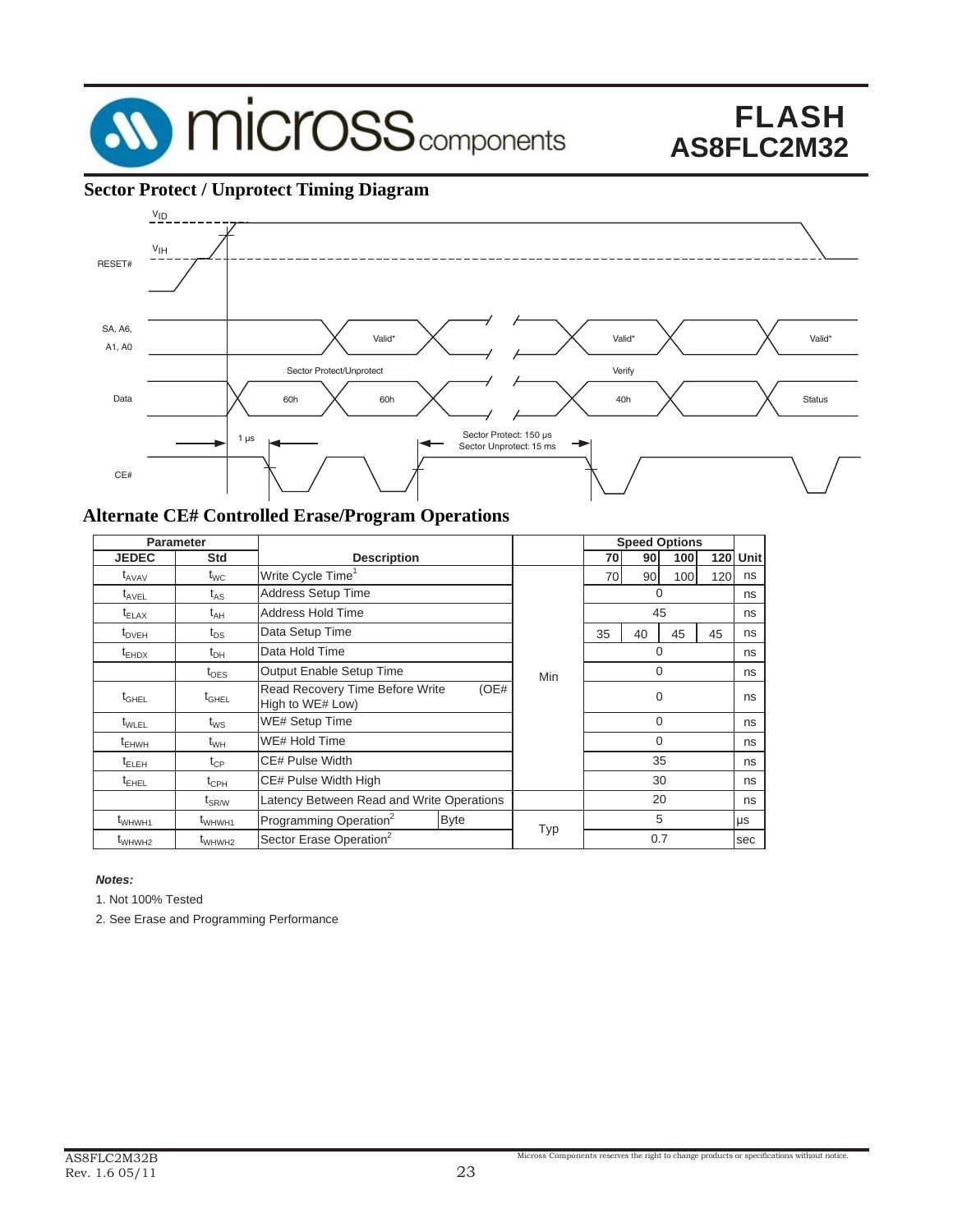

### **Hardware Reset (RESET\)**

| <b>Parameter</b> |                    |                                                                                |                   |                          |       |
|------------------|--------------------|--------------------------------------------------------------------------------|-------------------|--------------------------|-------|
| <b>JEDEC</b>     | <b>Std</b>         | <b>Description</b>                                                             | <b>Test Setup</b> | <b>All Speed Options</b> | Unitl |
|                  | t <sub>READY</sub> | RESET# Pin Low (During Embedded Algorithms) to<br>Read or Write (See Note)     | max               | 20                       | μS    |
|                  | <b>t</b> READY     | RESET# Pin Low (NOT During Embedded Algorithms)<br>to Read or Write (See Note) |                   | 500                      |       |
|                  | $t_{RP}$           | <b>RESET# Pulse Width</b>                                                      |                   | 500                      | ns    |
|                  | $t_{RH}$           | RESET# High Time Before Read (See Note)                                        | min               | 50                       |       |
|                  | $t_{\text{RPD}}$   | <b>RESET# Low to Standby Mode</b>                                              |                   | 20                       | μS    |

Note:

Not 100% Tested

### **Erase and Programming Performance**

| <b>Parameter</b>      | Typ <sup>1</sup> | Max <sup>2</sup> | <b>Unit</b> | <b>Comments</b>                             |
|-----------------------|------------------|------------------|-------------|---------------------------------------------|
| Sector Erase Time     | 0.5              | 10               |             | Excludes 00h programming prior              |
| Chip Erase Time       | 16               |                  |             | to erasure                                  |
| Byte Programming Time | ь                | 150              | μs          | Excludes system level overhead <sup>3</sup> |

#### **NOTES**

1.Typical program and erase times assume the following conditions: 25°C, VCC = 3.0 V, 100,000 cycles, checkerboard data pattern.

2. Under worst case conditions of 90 $\degree$ C, VCC = 2.7 V, 1,000,000 cycles.

3.The typical chip programming time is considerably less than the maximum chip programming time listed, since most bytes program faster than the maximum program times listed.

4.In the pre-programming step of the Embedded Erase algorithm, all bytes are programmed to 00h before erasure.

5.System-level overhead is the time required to execute the two- or four-bus-cycle sequence for the program command.

6.The device has a minimum erase and program cycle endurance of 100,000 cycles per sector.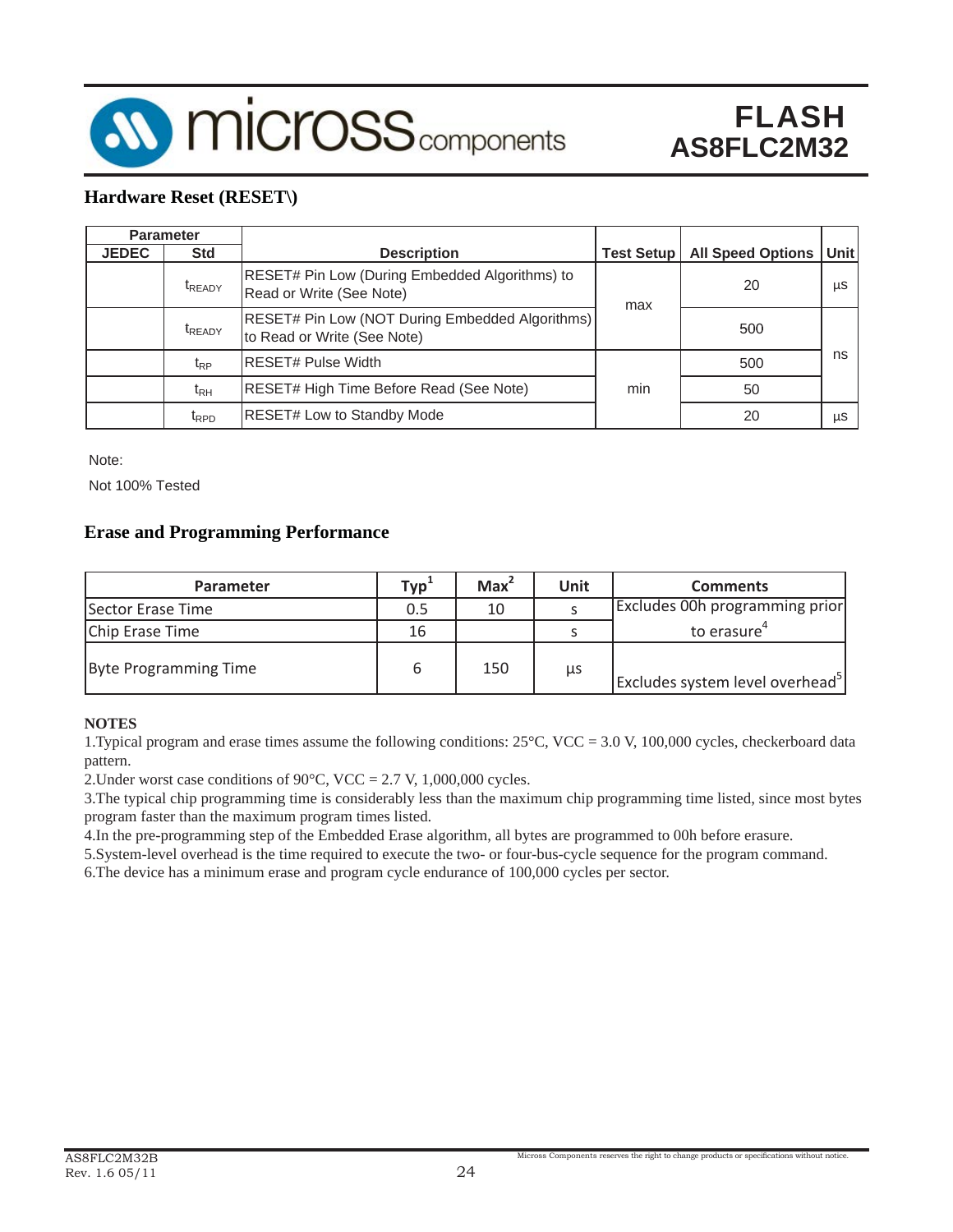

### **Mechanical Drawings**





| <b>Package Specifications</b> |           |           |  |  |
|-------------------------------|-----------|-----------|--|--|
| Symbol                        | Min       | Max       |  |  |
| A                             | 0.120     | 0.140     |  |  |
| A2                            | 0.005     | 0.015     |  |  |
| B                             |           | 0.010 REF |  |  |
| b                             | 0.013     | 0.017     |  |  |
| D                             | 0.800 BSC |           |  |  |
| D <sub>1</sub>                | 0.870     | 0.890     |  |  |
| D <sub>2</sub>                | 0.980     | 1.000     |  |  |
| F                             | 0.936     | 0.956     |  |  |
| e                             | 0.050 BSC |           |  |  |
| R                             | 0.010 TYP |           |  |  |
| $\overline{1}$                | 0.035     | 0.045     |  |  |
| Dimensions in Inches          |           |           |  |  |

Micross Components reserves the right to change products or specifications without notice.

A2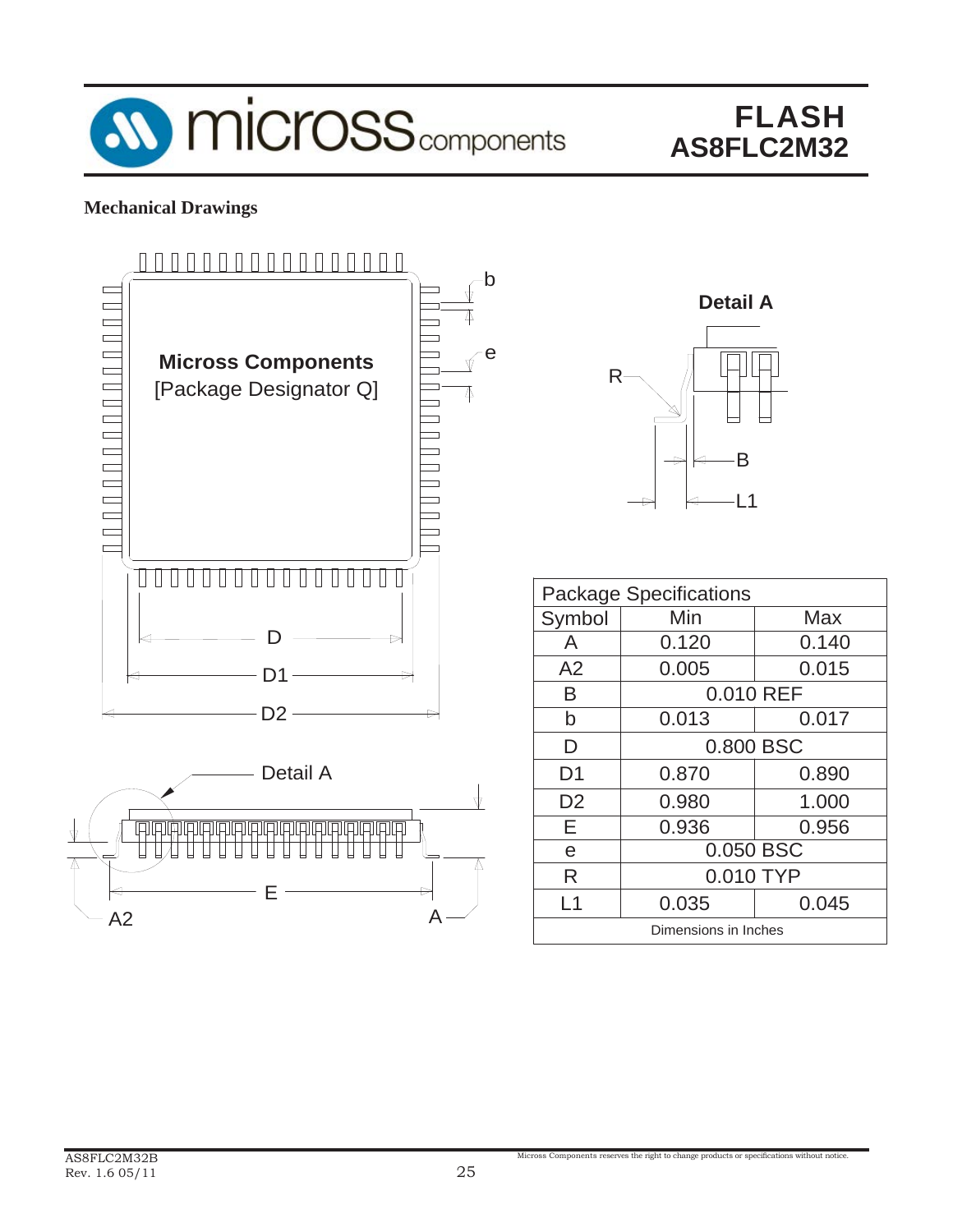

### **Mechanical Drawings**

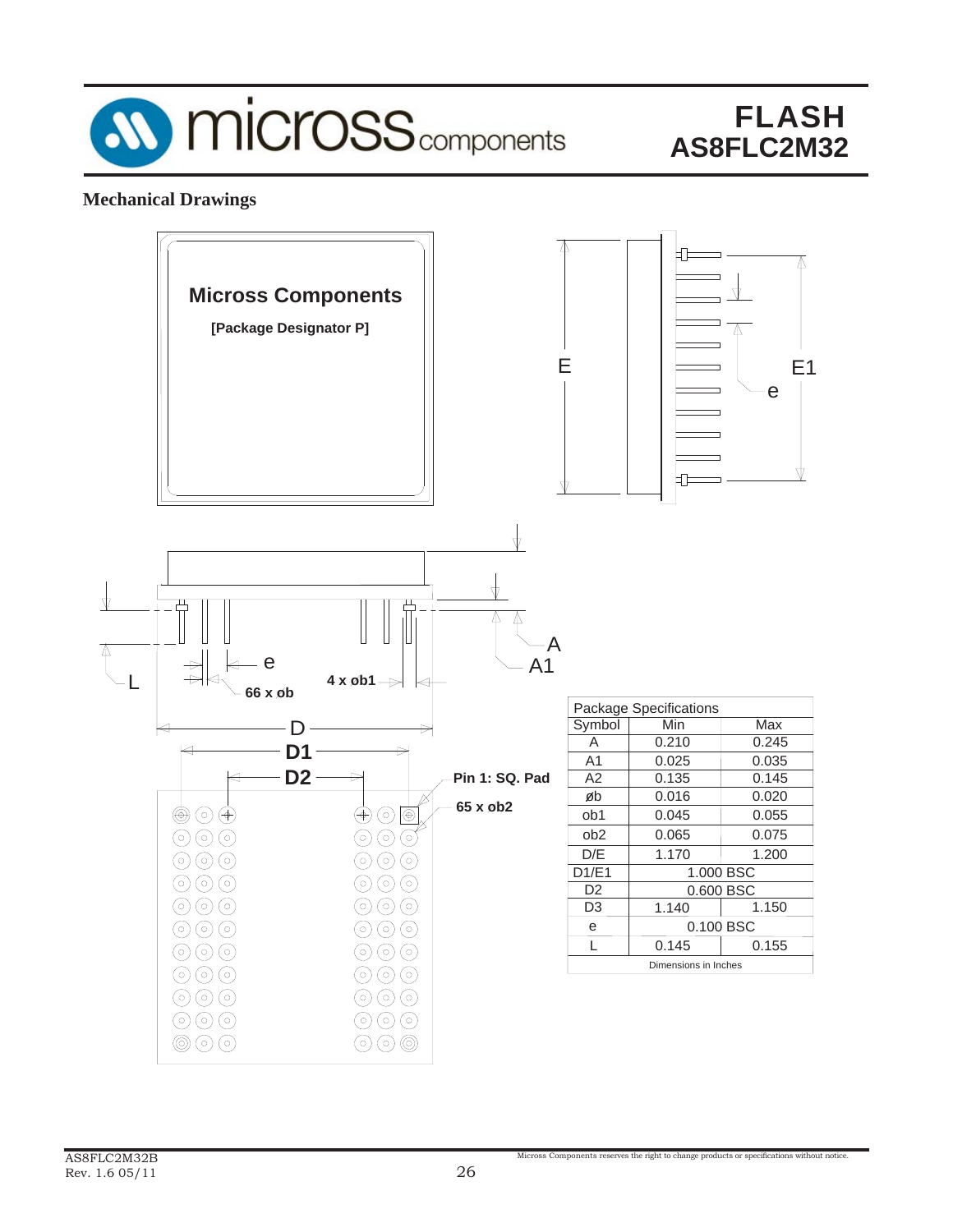

### **Ordering Information**

| <b>Ceramic Quad Flat Pack</b> |                                                                       | <b>Speed</b> | Pkg.    |  |  |  |
|-------------------------------|-----------------------------------------------------------------------|--------------|---------|--|--|--|
| <b>Micross Part Number</b>    | Configuration                                                         | (ns)         |         |  |  |  |
|                               | Industrial Operating Range (-40 <sup>0</sup> C to +85 <sup>0</sup> C) |              |         |  |  |  |
| AS8FLC2M32BQ-70/IT*           | 2Mx32, 3.3v, Flash Bottom Boot Block                                  | 70           | CQFP-68 |  |  |  |
| AS8FLC2M32BQ-90/IT            | 2Mx32, 3.3v, Flash Bottom Boot Block                                  | 90           | CQFP-68 |  |  |  |
| AS8FLC2M32BQ-100/IT           | 2Mx32, 3.3v, Flash Bottom Boot Block                                  | 100          | CQFP-68 |  |  |  |
| AS8FLC2M32BQ-120/IT           | 2Mx32, 3.3v, Flash Bottom Boot Block                                  | 120          | CQFP-68 |  |  |  |
|                               | Extended Operating Range (-55 <sup>°</sup> C to +125 <sup>°</sup> C)  |              |         |  |  |  |
| AS8FLC2M32BQ-70/XT*           | 2Mx32, 3.3v, Flash Bottom Boot Block                                  | 70           | COFP-68 |  |  |  |
| AS8FLC2M32BQ-90/XT            | 2Mx32, 3.3v, Flash Bottom Boot Block                                  | 90           | CQFP-68 |  |  |  |
| AS8FLC2M32BQ-100/XT           | 2Mx32, 3.3v, Flash Bottom Boot Block                                  | 100          | CQFP-68 |  |  |  |
| AS8FLC2M32BQ-120/XT           | 2Mx32, 3.3v, Flash Bottom Boot Block                                  | 120          | CQFP-68 |  |  |  |
| MIL-PRF-38534, CLASS H        |                                                                       |              |         |  |  |  |
| AS8FLC2M32BQ-70/Q*            | 2Mx32, 3.3v, Flash Bottom Boot Block                                  | 70           | COFP-68 |  |  |  |
| AS8FLC2M32BQ-90/Q             | 2Mx32, 3.3v, Flash Bottom Boot Block                                  | 90           | COFP-68 |  |  |  |
| AS8FLC2M32BQ-100/Q            | 2Mx32, 3.3v, Flash Bottom Boot Block                                  | 100          | CQFP-68 |  |  |  |
| AS8FLC2M32BQ-120/Q            | 2Mx32, 3.3v, Flash Bottom Boot Block                                  | 120          | CQFP-68 |  |  |  |

| <b>Hex Inline Package</b>                                             |                                      | <b>Speed</b> | Pkg.          |  |  |  |
|-----------------------------------------------------------------------|--------------------------------------|--------------|---------------|--|--|--|
| <b>Micross Part Number</b>                                            | Configuration                        | (ns)         |               |  |  |  |
| Industrial Operating Range $(-40^{\circ}$ C to $+85^{\circ}$ C)       |                                      |              |               |  |  |  |
| AS8FLC2M32BP-70/IT*                                                   | 2Mx32, 3.3v, Flash Bottom Boot Block | 70           | HIP-66        |  |  |  |
| AS8FLC2M32BP-90/IT                                                    | 2Mx32, 3.3v, Flash Bottom Boot Block | 90           | HIP-66        |  |  |  |
| AS8FLC2M32BP-100/IT                                                   | 2Mx32, 3.3v, Flash Bottom Boot Block | 100          | HIP-66        |  |  |  |
| AS8FLC2M32BP-120/IT                                                   | 2Mx32, 3.3v, Flash Bottom Boot Block | 120          | <b>HIP-66</b> |  |  |  |
| Extended Operating Range (-55 $\mathrm{^0C}$ to +125 $\mathrm{^0C}$ ) |                                      |              |               |  |  |  |
| AS8FLC2M32BP-70/XT*                                                   | 2Mx32, 3.3v, Flash Bottom Boot Block | 70           | <b>HIP-66</b> |  |  |  |
| AS8FLC2M32BP-90/XT                                                    | 2Mx32, 3.3v, Flash Bottom Boot Block | 90           | HIP-66        |  |  |  |
| AS8FLC2M32BP-100/XT                                                   | 2Mx32, 3.3v, Flash Bottom Boot Block | 100          | HIP-66        |  |  |  |
| AS8FLC2M32BP-120/XT                                                   | 2Mx32, 3.3v, Flash Bottom Boot Block | 120          | <b>HIP-66</b> |  |  |  |
| MIL-PRF-38534, CLASS H                                                |                                      |              |               |  |  |  |
| AS8FLC2M32BP-70/Q*                                                    | 2Mx32, 3.3v, Flash Bottom Boot Block | 70           | <b>HIP-66</b> |  |  |  |
| AS8FLC2M32BP-90/Q                                                     | 2Mx32, 3.3v, Flash Bottom Boot Block | 90           | HIP-66        |  |  |  |
| AS8FLC2M32BP-100/Q                                                    | 2Mx32, 3.3v, Flash Bottom Boot Block | 100          | HIP-66        |  |  |  |
| AS8FLC2M32BP-120/Q                                                    | 2Mx32, 3.3v, Flash Bottom Boot Block | 120          | HIP-66        |  |  |  |

**\*Contact Factory**

\*Consult Factory for Top Boot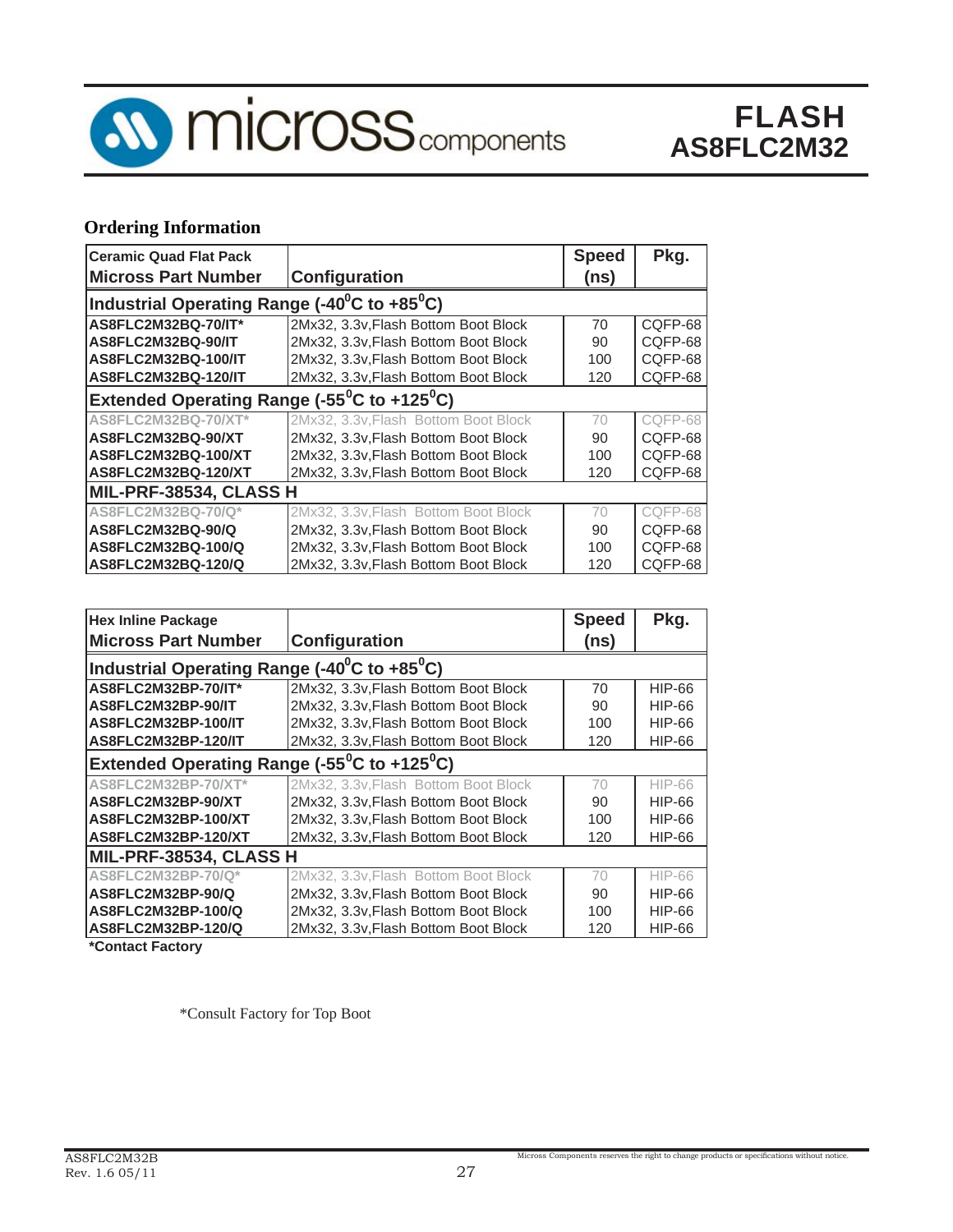

### **MICROSS TO DSCC PART NUMBER CROSS REFERENCE FOR 5962-08245\***

| <b>Micross Package Designator Q</b> |                        | <b>Micross Package Designator P</b> |                        |  |  |
|-------------------------------------|------------------------|-------------------------------------|------------------------|--|--|
| <b>Micross Part Number</b>          | <b>SMD Part Number</b> | <b>Micross Part Number</b>          | <b>SMD Part Number</b> |  |  |
| AS8FLC2M32BQ-70/Q                   | 5962-0824504HXA        | AS8FLC2M32BP-70/Q                   | 5962-0824504HYA        |  |  |
| AS8FLC2M32BQ-70/Q                   | 5962-0824504HXC        | AS8FLC2M32BP-70/Q                   | 5962-0824504HYC        |  |  |
| AS8FLC2M32BQ-90/Q                   | 5962-0824503HXA        | AS8FLC2M32BP-90/Q                   | 5962-0824503HYA        |  |  |
| AS8FLC2M32BQ-90/Q                   | 5962-0824503HXC        | AS8FLC2M32BP-90/Q                   | 5962-0824503HYC        |  |  |
| AS8FLC2M32BQ-100/Q                  | 5962-0824502HXA        | AS8FLC2M32BP-100/Q                  | 5962-0824502HYA        |  |  |
| AS8FLC2M32BQ-100/Q                  | 5962-0824502HXC        | AS8FLC2M32BP-100/Q                  | 5962-0824502HYC        |  |  |
| AS8FLC2M32BQ-120/Q                  | 5962-0824501HXA        | AS8FLC2M32BP-120/Q                  | 5962-0824501HYA        |  |  |
| AS8FLC2M32BQ-120/Q                  | 5962-0824501HXC        | AS8FLC2M32BP-120/Q                  | 5962-0824501HYC        |  |  |

\* Micross part number is for reference only. Orders received referencing the SMD part number will be processed per the SMD.